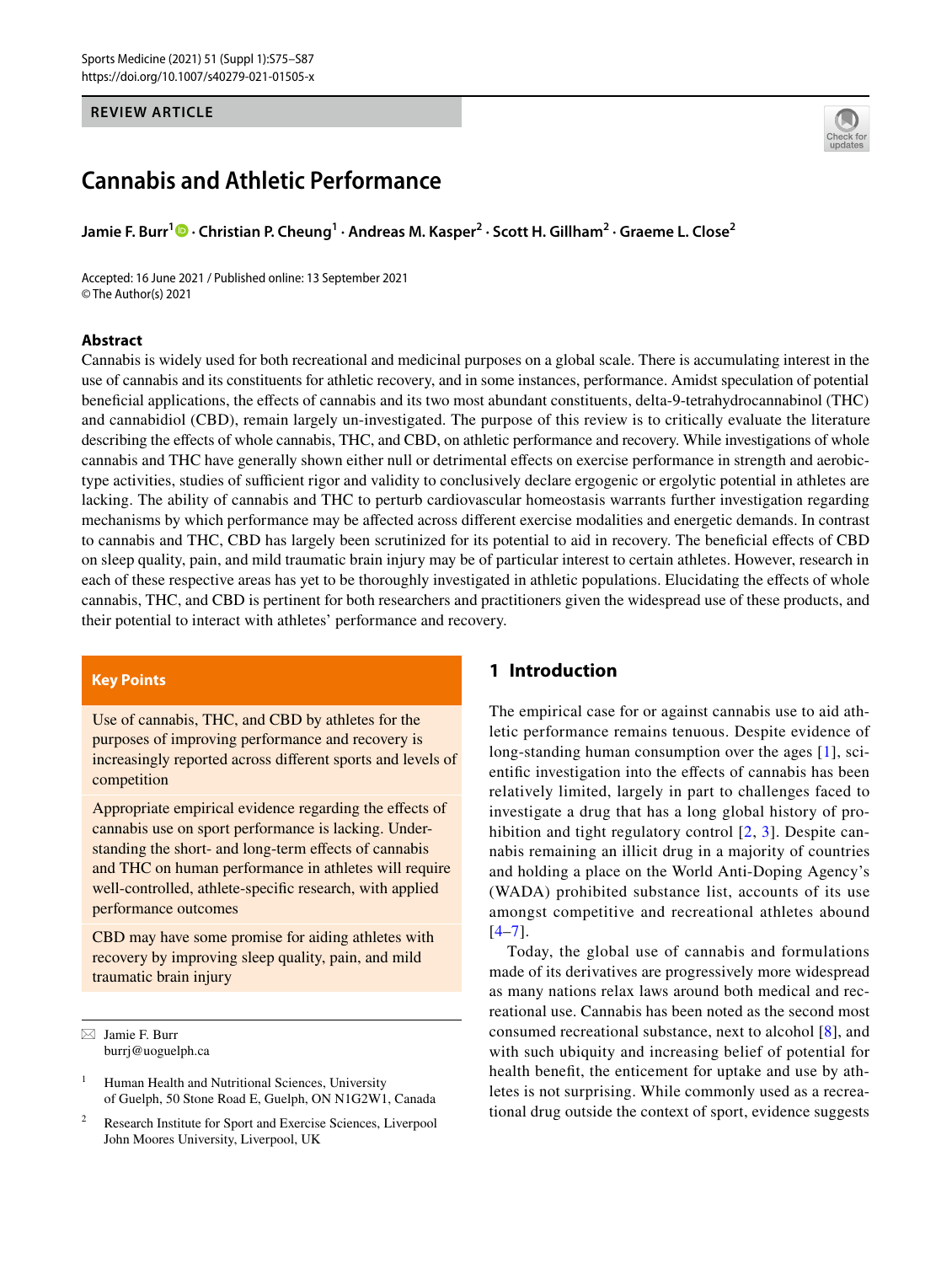that athletes who use cannabis do so with the intent of enhancing performance (whether this is likely to occur or not), with factors such as sporting background, individual vs. team sport participation, competition level, sex, and demographic background further afecting predispositions to use [[4–](#page-8-3)[6](#page-8-6)]. A recent meta-analysis of 11 studies representing over 46,000 athletes of varying age and ability suggests that  $\sim$  23% have used some form of cannabis in the past year [[9\]](#page-8-7).

Plants of the *Cannabis* genus contain over 100 genus-specific molecules [[10\]](#page-8-8), known as phytocannabinoids: the two most studied being delta-9-tetrahydrocannabinol (THC) and cannabidiol (CBD). THC is widely recognized for its psychotropic effects. The selective breeding and cultivation of new cannabis strains for both recreational and medicinal use has commonly focused on THC, resulting in alterations to cannabinoid ratios and increases in relative THC concentration over time [[11\]](#page-9-0). It is now understood that THC exerts a variety of physiological efects via the endogenous cannabinoid, or endocannabinoid, system. More specifcally, THC acts as a partial agonist to the putative endogenous cannabinoid receptors type 1 (CB1) and 2 (CB2), which are located in a wide range of central and peripheral tissues [[12](#page-9-1), [13\]](#page-9-2). CBD, on the other hand, is devoid of psychotropic efects [[11\]](#page-9-0), and while it appears to have limited physiological infuence through CB1 or CB2, it is believed to act at a number of other receptor targets and may modulate the effects of THC  $[13-15]$  $[13-15]$  $[13-15]$ . Given the unique efects of THC and CBD to elicit difering physiological efects that could alter exercise performance or recovery, coupled with their difering status as legal or prohibited substances, there is a growing interest in scientifc evidence for a variety of purported uses. Furthermore, exercise itself may have unique interactions with the endocannabinoid system which may modulate the efects of exogenous cannabinoids [[16](#page-9-4)]. It is important to acknowledge that cannabis contains many other molecules which could theoretically have physiological efects, and consequently afect human performance; however, the efects of these less abundant cannabinoids and compounds are beyond the scope of this review.

Cannabis is most commonly consumed via inhalation of combusted plant material, colloquially referred to as smok-ing, which leads to rapid uptake and effects [\[17](#page-9-5)]. Cannabinoids may also be consumed by ingesting cannabinoid-containing food products, leading to delayed uptake (30–60 min post) with peak efects occurring between 1.5 and 3 h postconsumption [[18](#page-9-6)]. It should, however, be acknowledged that the pharmacology of THC and CBD may vary signifcantly according to a variety of contextual factors, leading to a wide range of bioavailability and elimination rates, as reviewed elsewhere  $[19]$  $[19]$  $[19]$ . It is suggested that the effects of consumption, specifcally the anxiolytic properties and muscle relaxing effects [[4\]](#page-8-3) are a highly sought-after effect for many athletes. Isolated CBD may also possess anxiolytic efects and is purported to have a variety of other benefcial efects such as improvements to sleep, exercise recovery, pain, anxiety, mood, and recovery from concussion [[20](#page-9-8)]. These factors represent motivation for use amongst athletic populations, including professional athletes [[20\]](#page-9-8). Despite the reported widespread use of whole cannabis, cannabinoidbased food products, and isolated CBD amongst athletes who have intentions of afecting athletic performance and/or recovery, there is no clear consensus about the general efficacy of use. At present, according to WADA, cannabis is in contravention of at least two of the three tenets of acceptable use in that it: has potential to enhance sport performance, represents a health risk to athletes, and violates the spirit of sport. Consequently, cannabis and all other cannabinoids (with the exception of CBD) are prohibited during the incompetition phase. Amidst the current evidence this remains a controversial topic in the anti-doping realm [[21\]](#page-9-9).

While opinions regarding the efficacy of cannabis (and its constituent products) to meaningfully affect sport performance remain split, cannabis demonstrates clear potential to perturb cardiovascular [[22\]](#page-9-10), respiratory [\[23\]](#page-9-11), and cognitive function [[24\]](#page-9-12). However, in an era of evidence-based decision making, a paucity of trials explicitly examining the efects of whole cannabis, THC and CBD on varied exercise performance and recovery specifc outcomes leaves a signifcant vacuum in which decisions must be made. Notably, rulings about the suitability of use in the context of sport must simultaneously consider both the potential to alter performance and the potential for adverse health effects, which may include serious cardiovascular events, amongst other dangers, which are discussed in detail elsewhere [[25–](#page-9-13)[28](#page-9-14)]. Amongst these issues are the efects that THC may have on alterations in motor control or decision making [\[29](#page-9-15)] but in many ways these factors are limited to the psychological, as opposed to psycho-physiological, efects on performance. Thus, this review focuses on the existing evidence for the physiological efects of cannabis, THC, and CBD consumption for exercise performance and recovery, while highlighting requisite areas of future research to progress our empirical understanding in the context of sport performance. Given the notable diferences in the psychological and physiological efects of THC and CBD, as well as the potential indications for use in the context of sport, CBD is discussed independently of whole cannabis and THC.

# **2 Cannabis, THC, and Exercise Performance**

The topic of cannabis use and the specifc efects of THC on human exercise performance have been considered previously [\[9](#page-8-7), [21,](#page-9-9) [27](#page-9-16), [30](#page-9-17)[–36](#page-9-18)]. Perplexingly, despite there being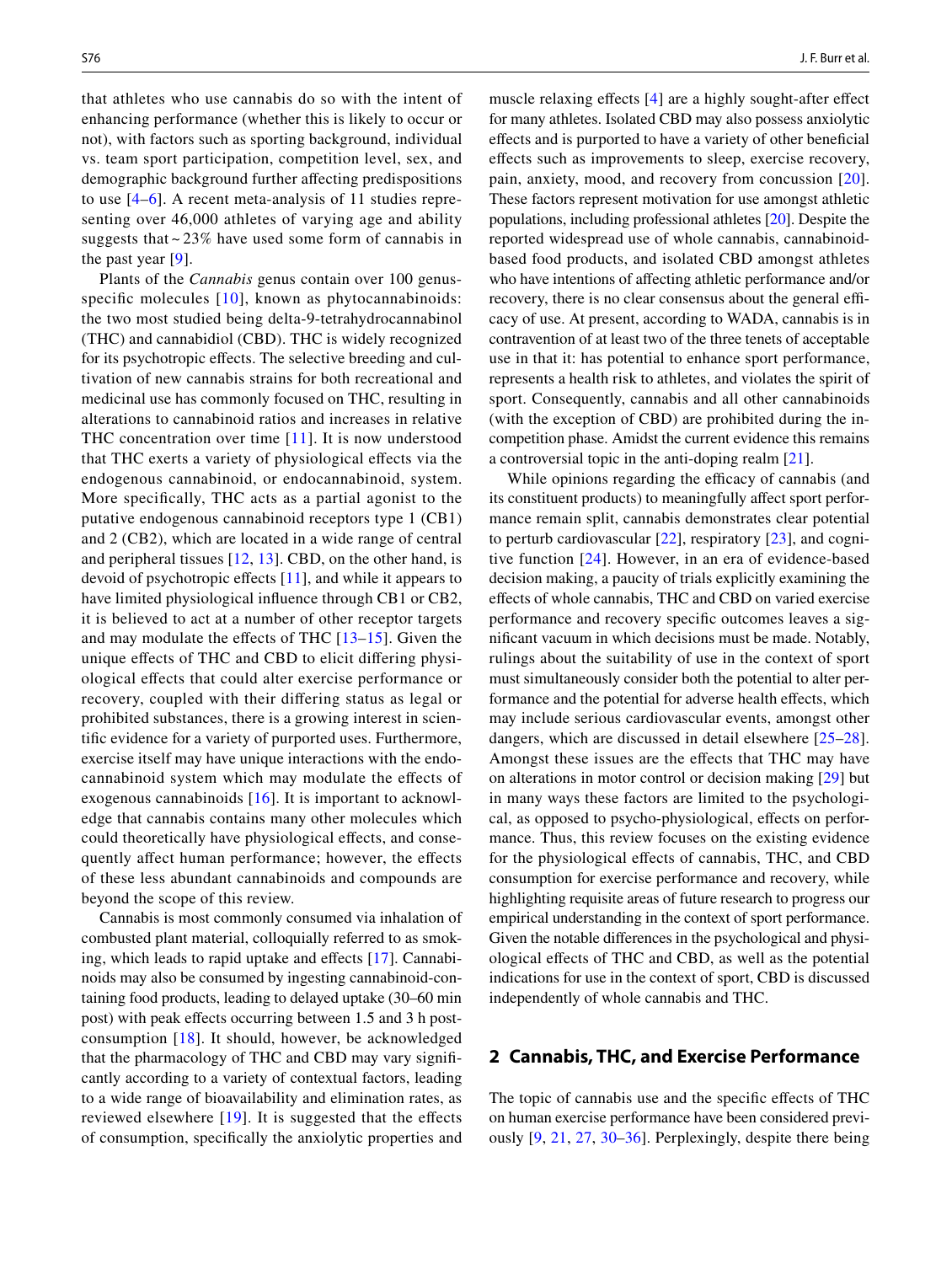few new data generated over the past few decades, repeated interpretations of these data have led to vastly diferent conclusions, with reviews presuming: no beneft [\[30](#page-9-17), [31](#page-9-19)], potential advantages [\[21\]](#page-9-9) and predominantly an ergolytic effect  $[9, 32-34]$  $[9, 32-34]$  $[9, 32-34]$  $[9, 32-34]$  $[9, 32-34]$ . As such, we include a critical review of current work, and recognition of the knowledge gaps that must be flled to clarify the efect on human performance more specifically.

Compared to the empirical data on other performance related drugs and supplements, the evidence regarding cannabis and THC use is conspicuously lacking. While the volume of data is evidently sparse, it is also noteworthy that the most relevant literature was published 35–45 years ago, with little progress since. Further, there are important considerations of study design and collection methods that limit our ability to meaningfully extrapolate fndings for understanding the potential effect of cannabis and THC use on sporting performance in the current day. Amongst these factors are: a substantial increase in the typical dose of THC over time (increased between sixfold and tenfold [[11](#page-9-0)]), evolving methods of consumption and recognition that timing of intake/uptake may infuence physiological responses, and an improvement in our ability to quantify performance as physical work output. At the time of writing, we have identifed ten studies that consider the efects of cannabis on human performance. Four are cross-sectional studies that characterize the physical capacities of long-term cannabis users compared to non-using controls [\[37](#page-9-22)[–40](#page-9-23)], and six involve the administration of cannabis or THC to participants prior to exercise [[41–](#page-9-24)[46](#page-9-25)]. Of these experimental studies, 50% were performed in persons with identifed coronary artery disease or chronic obstructive pulmonary disease (COPD).

# **2.1 Chronic Cannabis Users**

Even at a superficial level, there is value in understanding whether individuals who habitually use cannabis differ in their ability to perform exercise from those who do not. Such investigations can shed light on the possibility of persistent performance efects of cannabis with longterm use. However, while such research designs eliminate the need for logistically challenging studies that require the longitudinal administration of dosed cannabis, their crosssectional nature precludes the control of potential bias and cause-and-efect cannot be concluded. Of the existing data comparing cannabis users to non-users, there are no reported differences in aerobic fitness (*VO*<sub>2max</sub>), blood pressure, muscular strength and endurance measures, work capacity, and perceived exertion [\[37](#page-9-22)–[40\]](#page-9-23). In physically active cannabis users, there are no diferences in anaerobic power, or markers of stress and infammation [[37,](#page-9-22) [39\]](#page-9-26). Notably, in all studies, participants had been asked to abstain from cannabis consumption for hours to days prior to testing in an attempt to avoid transient physiological efects from recent use, but this might not represent a normal functioning state for heavy users and may be confounded by potential interactions with withdrawal effects [[47\]](#page-9-27), which should also be considered in studies where cannabis is administered. The typical concern about the potential for bias (e.g., self-selection to participate) in cross-sectional studies must still be considered. Taken together, there is presently little evidence to suggest chronic cannabis use performed in isolation from training or competition exerts a great efect on any measure of physical performance in recreationally active participants.

#### **2.2 Diseased**

Exercise is a commonly used tool for the identifcation and elicitation of signs and symptoms of underlying cardiovascular disease (CVD). While studies examining the combined cardiovascular stress of exercise with cannabis use in persons with identified CVD offer select insight into the human ability to perform aerobic work, their widespread acceptance as concrete evidence of the efects of cannabis or THC on general or high-level human performance is likely misplaced. It is worth highlighting that these studies were never designed to specifcally address these questions, and this fact appears to be commonly overlooked in the context of interpretation and application for sport.

The frst study of cannabis and exercise was performed in patients  $(n=10)$  with significant coronary artery disease  $($ >75% narrowing of coronary artery), with the onset of angina as a major endpoint [\[42\]](#page-9-28). Comparing exercise capacity after smoking cannabis or a cigarette placebo, both groups demonstrate a decrease in time to exhaustion. This effect was greater with cannabis use  $(48\% \text{ vs } 8.6\%), \text{pos-}$ sibly because of an increase in myocardial oxygen demand (rate-pressure product), a mechanism discussed in Sect. 3. It is worth noting that, according to the loading protocol described in the methods, even during the control condition participants were capable of only a 25 W power output and≤25% of the test was performed at an increased workload of 50 W. For comparison, the modern professional male cyclist can sustain approximately 500 W for a similar duration of 120 s amidst hours of riding on consecutive days [[48\]](#page-9-29), highlighting the absurdity of using one population to predict efects in the other. The use of cannabis was also a novel stimulus amongst these participants. This work was confrmed by the same group using similarly diseased patients, and an equally low exercise stimulus and THC dosage  $(< 15$  mg) the following year [[45\]](#page-9-30). It is worth highlighting that these two studies commonly represent  $>50\%$ of the "performance" evidence cited in existing reviews to suggest an ergolytic efect of cannabis on performance. More recently, to explore the effects on breathlessness and exercise capacity, COPD patients consumed whole cannabis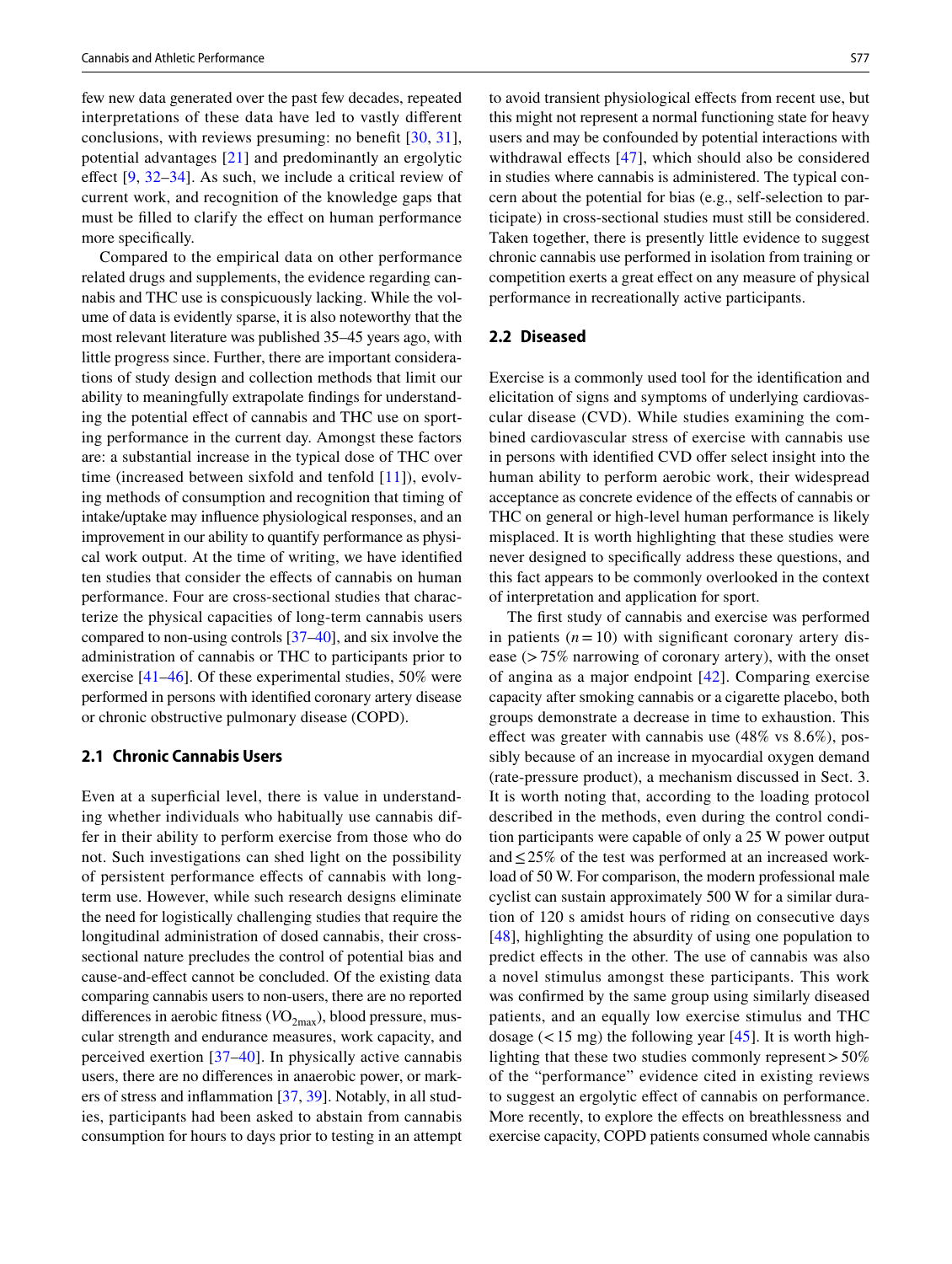(vaporized not smoked, 6.4 mg THC) prior to cardiopulmonary exercise testing [[46](#page-9-25)]. Cannabis was reported to have no impact on any cardiorespiratory responses, nor exercise time, and it is worth noting that exercise lasted  $<$  5 min. Importantly, this group of patients had advanced COPD and ftness that was approximately 10% of what would be expected for a healthy (non-athletic) control.

### **2.3 Healthy**

Steadward and Singh published the frst investigation—and to date one of only three studies—in healthy participants  $(n=20)$ , exploring the effects of cannabis on cardiorespiratory responses to exercise, physical work capacity, and strength [[41\]](#page-9-24). After smoking a moderate dose of THC (18.2 mg), participants showed no apparent effect on handgrip strength, but submaximal work capacity on a cycle ergometer decreased. Importantly, this decrease was concomitant with and inseparable from an increase in submaximal heart rate (HR) in the cannabis group. In papers reporting this research as evidence of an ergolytic efect of cannabis, it is commonly ignored that the test of physical performance, known as the  $PWC_{170}$ —a commonly used test from this time, is a submaximal test for which performance is estimated based on the work output at a given HR (i.e., physical work capacity at a heart rate of 170 bpm). While the linear relationships between HR and either  $VO<sub>2</sub>$  or power output make this a useful measure of capacity under normal circumstances [[49,](#page-9-31) [50\]](#page-9-32), this relationship can no longer be trusted as accurate after the administration of a drug that specifcally alters the variable that is being controlled for. It should be surprising to no one that when submaximal HR is artifcially infated—and power is measured at a clamped HR—that the work output will necessarily be lower. Notably, there are examples of other defnitively ergogenic substances, such as ephedrine and cafeine, that increase submaximal HR and improve endurance performance [\[51](#page-9-33), [52](#page-9-34)]. Thus, it is inadvisable to confate the tachycardic efects of cannabis consumption with an ergolytic effect. Avakian et al. [\[43\]](#page-9-35) similarly followed-up with a submaximal exercise study (40–50%  $VO_{2max}$ ) with individuals (*n*=6), habituated to cannabis use. While no effects of cannabis use were evident on blood pressure, ventilation (VE) or  $VO_2$ , a sustained tachycardic HR response was reported. However, no true measures of maximal exercise performance were recorded and the extrapolation of a submaximal efect on HR at 50% of capacity to exercise performance in a competitive situation requires large, unsupported assumptions of equivalency. Despite the results of this work often being referenced regarding exercise performance, the authors themselves conclude that "…the signifcance of their observation is not established". Interestingly, all subjects were able to identify the placebo from the low dose (7.5 mg) THC condition during exercise, leaving the possibility that psychological factors could modify exercise behaviors, but this has yet to be an empirically tested outcome, nor has blinding been efectively performed. This is an important consideration for future research examining the psycho-physiological efects of cannabis in a more targeted performance setting.

The fnal, and most specifc performance work to date, is the only study to examine healthy participants exercising to maximal capacity. In this work, Renaud and Cormier [[44\]](#page-9-36) had participants  $(n=12)$  perform progressively more challenging workloads (16.4 W each min) until "leg failure" both under control conditions and after having consumed cannabis (1.7% THC) dosed at 7 mg of dried cannabis per kg body weight. At maximal exercise, no diferences were found in HR, *V̇*E, *V̇*O2 or volume of exhaled carbon dioxide  $(VCO<sub>2</sub>)$ ; suggesting that despite the submaximal tachycardic response, physiologic responses at maximal workloads were not diferent after cannabis consumption [\[44\]](#page-9-36). Examination of submaximal through maximal work clearly shows a diminishing diference between placebo and cannabis groups as exercise intensity is increased. At workloads greater than 80% of maximal effort no differences existed, calling into question the implications of previous submaximal work for modelling effects of performance, especially as  $VO_{2\text{max}}$  is not afected [\[44\]](#page-9-36). The most lauded fnding from the work of Renaud and Cormier [\[44\]](#page-9-36) was the fact that there was a signifcant diference in exercise duration, with cannabis exposure decreasing time to exhaustion. While the data do indeed support this fnding, examination of the exercise testing protocol demonstrates that this difference (16.1 $\pm$ 4 vs  $15.1 \pm 3$  min) represents an average difference of a single one-minute stage, and 100 kpm/min, or about 16 W. It is unclear if this was truly a scaled linear variable (time), or if it was an ordinal variable—such that participants were encouraged to fnish each stage with only fnished stages being counted. In either case, the implications of such a small magnitude change on this type of staged test are questionable. As this is truly the only investigation of exhaustive performance in healthy participants, the methodological ambiguity and debatable practical validity of the fndings indicate that further work is warranted.

#### **2.4 Knowledge Gaps and Recommendations**

There is a paucity of valid exercise studies designed to specifcally investigate the efects of cannabis and THC on human exercise capacity and performance. It is noted that physiological capacity and performance are interrelated, but not equivalent. Factors such as an athlete's perception (e.g.,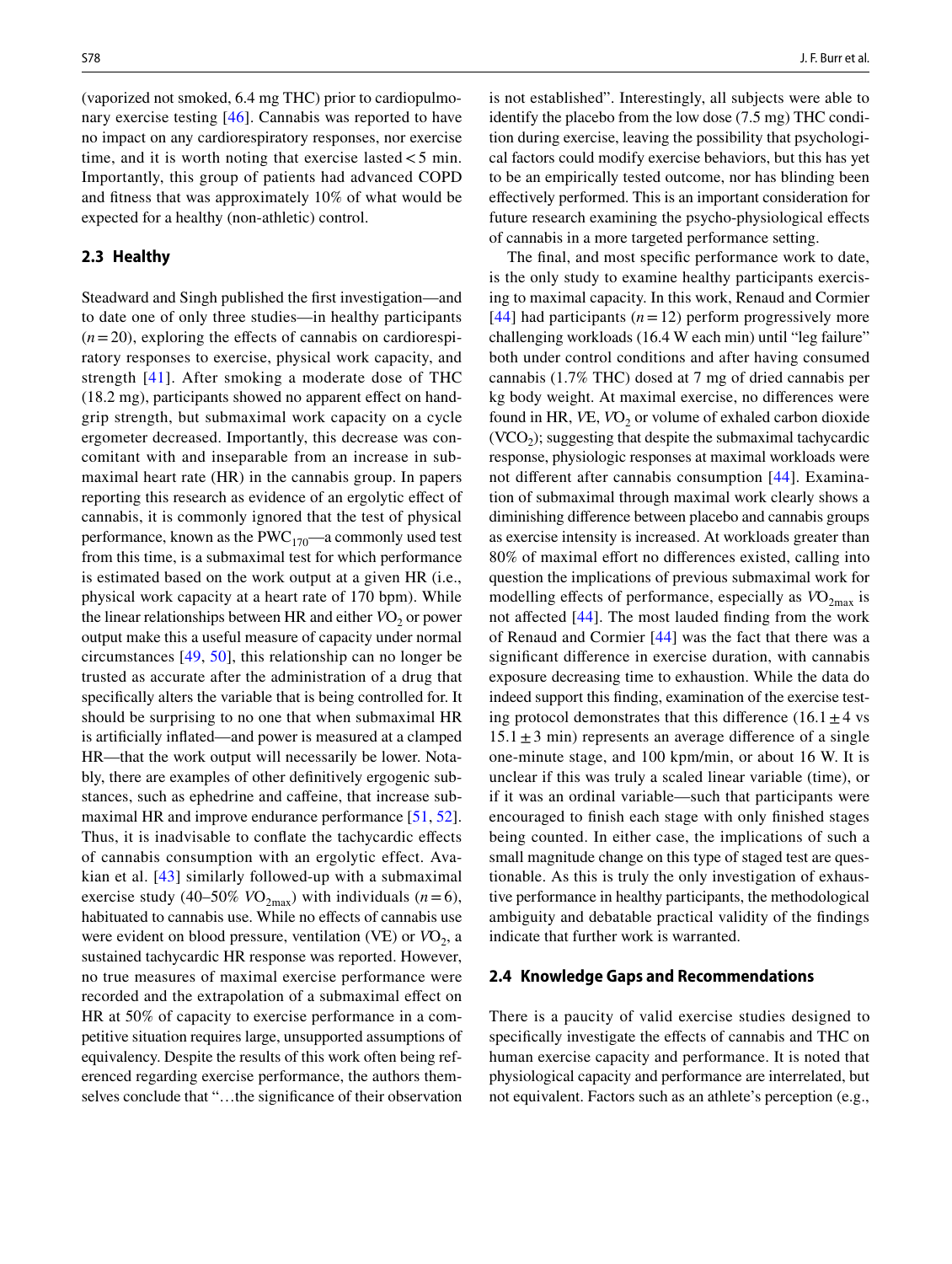time, pain, appropriate pacing strategies) and motivation ultimately afect performance and could also be altered by cannabis or THC, but have not been investigated. Healthy subjects who have varied levels of ftness and habituation to cannabis need to be studied, with further consideration of the methods of cannabis intake and the pharmacokinetics that dictate the time of peak efects. Dose–response curves should be developed, with varied exercise modes (e.g., cycling, running, strength assessments), intensities (i.e., submaximal, maximal, sprint-power based), durations (e.g., up to and including ultra-endurance events) and models of performance (time to exhaustion, time trial, power output). Improved technologies, including electronically braked ergometers and breath-by-breath indirect calorimetry, now allow research to move beyond the incremental-stage graded exercise test. These contemporary technologies and best practices should be employed to increase the sensitivity and validity for tests of physical capacity and performance.

# **3 Cannabis and Systems‑Level Cardiorespiratory Physiology**

While the bona fide effects of cannabis on athletic performance are limited by an incomplete evidence-base with low ecological validity for athletes, the physiological actions of cannabis and THC offer important insight into perturbations of cardiorespiratory homeostasis through which cannabis may interact with performance. Studies from these areas have generally been considered separately (for reviews of cannabis and performance see [\[9](#page-8-7), [21,](#page-9-9) [27](#page-9-16), [30–](#page-9-17)[36\]](#page-9-18); for reviews of cardiovascular effects of cannabis see  $[22, 25]$  $[22, 25]$  $[22, 25]$  $[22, 25]$  $[22, 25]$ ) with no comprehensive integration. As exercise clearly requires a coordinated and integrated response from multiple physiological systems, this is a notable shortcoming.

Studies administering cannabis and isolated THC to healthy individuals have revealed a wide range of cardiovascular effects, including: changes in heart rate  $[41-45,$  $[41-45,$  $[41-45,$ [53](#page-9-37)[–85](#page-10-0)], cardiac function [\[55](#page-9-38), [59,](#page-10-1) [64,](#page-10-2) [75,](#page-10-3) [76](#page-10-4), [79](#page-10-5), [83\]](#page-10-6), blood pressure [[41,](#page-9-24) [42,](#page-9-28) [53,](#page-9-37) [57,](#page-10-7) [59](#page-10-1)[–61](#page-10-8), [63](#page-10-9)[–65](#page-10-10), [75–](#page-10-3)[78,](#page-10-11) [83\]](#page-10-6), orthostatic hypotension [[53,](#page-9-37) [60,](#page-10-12) [80\]](#page-10-13), ventilatory sensitivity to carbon dioxide  $[61]$  $[61]$ , and limb blood flow  $[53, 78, 85]$  $[53, 78, 85]$  $[53, 78, 85]$  $[53, 78, 85]$  $[53, 78, 85]$  $[53, 78, 85]$ .

Transient sinus tachycardia is a commonly reported dose-dependent effect of cannabis and THC consumption [\[55,](#page-9-38) [68](#page-10-14), [70](#page-10-15), [72](#page-10-16), [82](#page-10-17), [83](#page-10-6)]. As noted for the performance literature, this efect persists during submaximal exercise, resulting in a greater rate-pressure product at a given exercise intensity, indicative of increased myocardial oxygen demand [[86](#page-10-18)]. When consumed via smoking, this elevated myocardial oxygen demand associated with cannabis consumption could be exacerbated by reduced oxygen supply consequent to the inhaled carbon monoxide present in cannabis smoke [[87](#page-10-19)].

The disruption of the myocardial oxygen supply/demand relationship likely explains why myocardial ischemia is precipitated by cannabis smoking in coronary heart disease patients [\[42,](#page-9-28) [45](#page-9-30)]. It is worth noting this phenomenon may not be unique to cannabis smoking, as placebo and traditional cigarette smoking in these same studies induced an attenuated, but still signifcant, reduction in time to angina compared to cannabis, likely due to the fact that all smoking involves the inhalation of carbon monoxide and hydrocarbons but does not produce the cannabis specifc tachycardic effect.

The acute efects of cannabis and THC consumption on blood pressure are more variable, with potential implications for perfusion during exercise. Investigators have reported increases in systolic and diastolic pressure [[41,](#page-9-24) [42,](#page-9-28) [53,](#page-9-37) [59](#page-10-1), [61](#page-10-8), [64,](#page-10-2) [65,](#page-10-10) [76–](#page-10-4)[78,](#page-10-11) [83](#page-10-6)], reductions in blood pressure [[60](#page-10-12), [63](#page-10-9)], or no changes in blood pressure [[43,](#page-9-35) [58,](#page-10-20) [59,](#page-10-1) [62](#page-10-21), [63](#page-10-9), [73–](#page-10-22)[75](#page-10-3), [81,](#page-10-23) [88–](#page-10-24)[90\]](#page-10-25) following cannabis or THC consumption. Unlike HR, it appears that pressure responses during exercise are not afected following a single instance of cannabis consumption [[43](#page-9-35)]. However, if THC is persistently administered in high doses (up to 210 mg/day for multiple weeks) blood pressure responses to exercise are altered; with an attenuation of the rise in systolic blood pressure, and an exaggeration of the reduction in diastolic blood pressure [[77](#page-10-26)]. Thus, the timing and quantity of THC dose may also infuence the pressor response to exercise. The reported increase in limb blood flow following cannabis consumption [[53,](#page-9-37) [78,](#page-10-11) [85\]](#page-10-0) could also partially explain the varied efects on pressure, but limb blood fow following cannabis and THC consumption has only been examined at rest. During exercise performance, cannabis induced increases in fow could be relevant given limited evidence that suggests that muscle blood fow may, to some degree, limit maximal exercise capacity [[91](#page-10-27)]. Further studies are needed to reach conclusions about how these hemodynamic efects of cannabis and THC interact with performance outcomes.

Echocardiographic studies have generated equivocal fndings with respect to cardiac function, reporting both reduced systolic function [[59](#page-10-1)] and increased left ventricular tissue velocity [\[64,](#page-10-2) [76\]](#page-10-4) following cannabis smoking. Whether the myocardial effects of cannabis and THC impact exercise performance remains unclear, owing largely to uncertainty over whether the effects observed at rest persist during exerciseand if so, the extent of functional consequences. Employing modern tests of cardiac function and imaging techniques, such as stress echocardiography [[92\]](#page-10-28) or magnetic resonance imaging [\[93](#page-10-29)], is required to fill this knowledge gap, as imaging and analysis capabilities have evolved substantially since the publication of the aforementioned seminal works. The importance of cardiac mechanics (such as left ventricular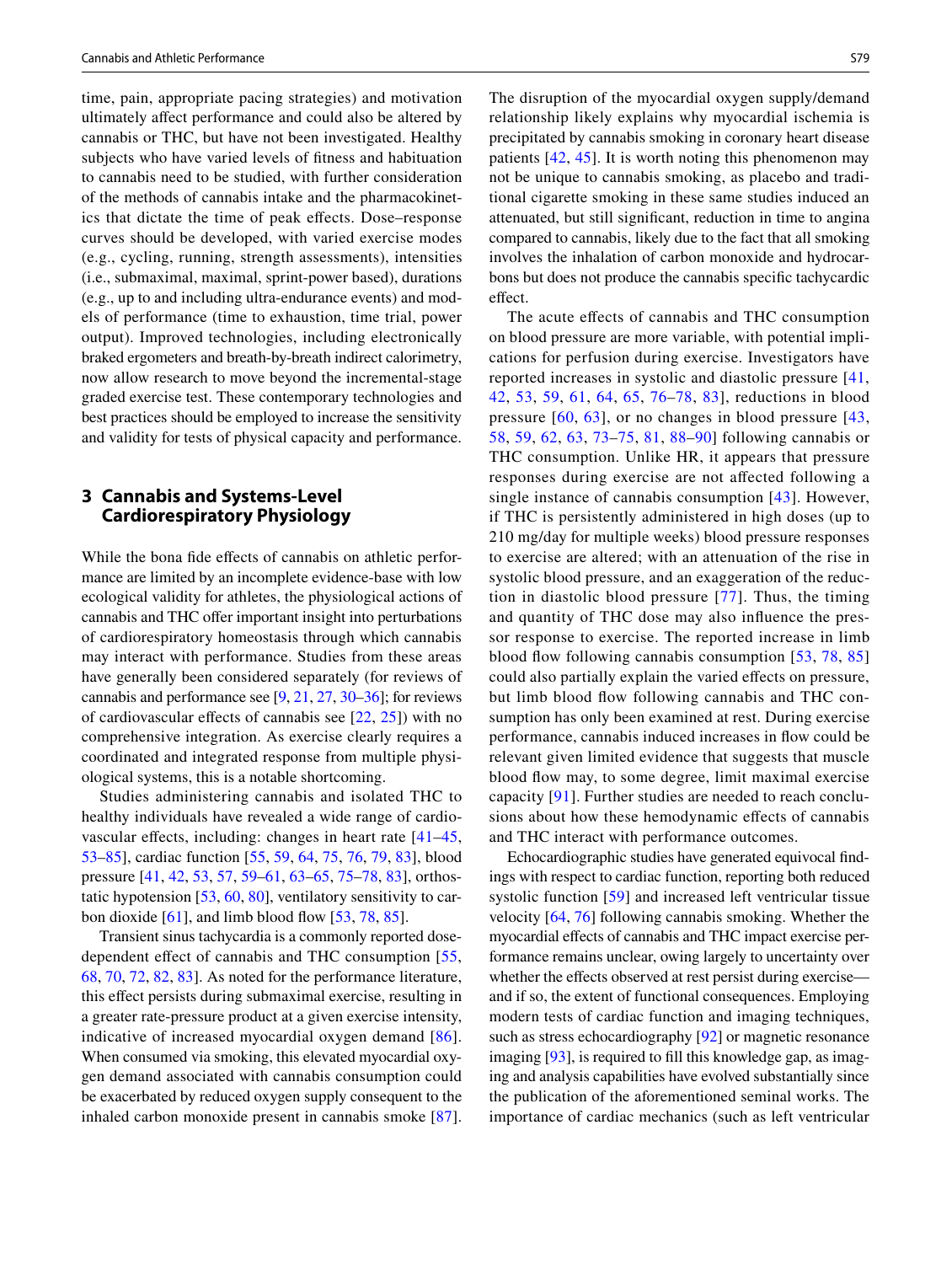strain, torsion and twist) for understanding cardiac function is increasingly recognized [\[94](#page-10-30), [95\]](#page-11-0); yet to date only two studies have examined these variables in chronic cannabis users [\[96,](#page-11-1) [97\]](#page-11-2), and no studies have examined the acute effects of cannabis or THC.

A large body of evidence from *in-vitro* and animal models indicates that the mechanisms through which cannabis and THC elicit cardiovascular efects are likely vast and many could be relevant to exercise performance (for review, see [\[25](#page-9-13)]). In humans the cardiovascular effects of THC and cannabis appear to be largely mediated through autonomic nervous mechanisms and the endocannabinoid system. Treatment with beta-adrenergic blockade prior to THC or cannabis administration markedly blunts tachycardic [[65,](#page-10-10) [75,](#page-10-3) [84,](#page-10-31) [85\]](#page-10-0) and pressor  $[65, 75]$  $[65, 75]$  $[65, 75]$  $[65, 75]$  responses, increases in limb blood flow [\[78](#page-10-11), [85\]](#page-10-0), and alterations to systolic time intervals [[75\]](#page-10-3). Thus, it appears that the cardiovascular efects of THC and cannabis are mediated at least partially through the sympathetic nervous system. Beta-adrenergic blockade in combination with anti-cholinergic agents augments the effects of THC and cannabis on HR and blood pressure [[75](#page-10-3), [77](#page-10-26), [78](#page-10-11), [85](#page-10-0)]. The endogenous cannabinoid system also appears able to facilitate certain cardiovascular effects of THC, suggesting a degree of redundancy. Following the discovery of the endocannabinoid system and identifcation of CB1 in cardiovascular tissues [\[98](#page-11-3), [99\]](#page-11-4), investigations of human participants revealed that inhibition of CB1 also ablates the tachycardic effects of cannabis  $[69, 70, 72-74, 89, 100]$  $[69, 70, 72-74, 89, 100]$  $[69, 70, 72-74, 89, 100]$  $[69, 70, 72-74, 89, 100]$  $[69, 70, 72-74, 89, 100]$  $[69, 70, 72-74, 89, 100]$  $[69, 70, 72-74, 89, 100]$  $[69, 70, 72-74, 89, 100]$  $[69, 70, 72-74, 89, 100]$ . Despite these putative mechanisms through which cannabis and THC exert cardiovascular effects, cannabis contains hundreds of chemical compounds, including over 100 phytocannabinoids [\[10](#page-8-8)]. Thus, it should be accepted that the physiological effects of cannabis cannot be solely attributed to THC until further investigations examine the many constituents of the plant.

Given the inseparable links of the cardiovascular and respiratory systems to support aerobic exercise performance, the efects of cannabis and THC consumption on respiratory function must be considered. Epidemiological analyses of the respiratory efects of chronic cannabis use have failed to show a clear linear relationship between cannabis smoking and reduced pulmonary function [[101](#page-11-6)], and generally only demonstrate reduced function with very heavy cannabis use  $[102]$  $[102]$  $[102]$ . Thus, it may be that exercise capacity is, similarly, only impacted negatively with heavy cannabis use. Cross-sectional data comparing  $VO_{2max}$ , work capacity, pulmonary function, and strength and endurance outcomes have consistently demonstrated no diferences between young cannabis users and non-users [[37–](#page-9-22)[40](#page-9-23)]; however, no comparison has been made between non-users and longtime heavy users.

The acute and transient efects of cannabis and THC on respiratory function during exercise have received little attention. Of the two studies performed in healthy individuals, one revealed no diferences in respiratory function [[41](#page-9-24)], and the other demonstrated an increased capacity to expire forcefully (FEV<sub>1</sub>) after exercise [\[44\]](#page-9-36). Alterations in flow are most likely related to the reported bronchodilator effects of THC  $[103]$  $[103]$ . Theoretically, the ability of THC to induce bronchodilation in healthy and asthmatic participants [\[104](#page-11-9)] provides a potential mechanism through which cannabis could infuence performance, as bronchodilating substances have previously been used by athletes for purported ergogenic efects [[105\]](#page-11-10). However, the ergogenic potential of this bronchodilator efect remains to be confrmed, and it is notable that COPD patients experienced no improvement in exercise capacity or respiratory function following inhalation of vaporized cannabis [[46](#page-9-25)]. It must also be considered that a number of bronchodilating substances are currently permitted for use in sport by WADA [\[106](#page-11-11)], and the evidence supporting the ergogenic efects of bronchodilating substances is tenuous [[107](#page-11-12)]. Another intriguing observation is that THC appears to alter ventilatory sensitivity to carbon dioxide [[61](#page-10-8)]. At present, it is not clear whether this effect occurs, or is consequential, during exercise.

There currently exists a substantial body of evidence demonstrating that consumption of cannabis leads to numerous systemic cardiorespiratory efects at rest, largely due to the actions of THC. Despite increasing use of recreational and medicinal cannabis, it remains unclear which efects persist during dynamic exercise, and how they might impact performance. Understanding these efects is not only necessary to determine how cannabis impacts performance across athletic disciplines, but also to inform decisions regarding the safety and regulation of cannabis use in both athletic and non-athletic populations.

#### **3.1 Knowledge Gaps and Recommendations**

The effects of cannabis and THC on rudimentary cardiorespiratory physiology in resting humans are well characterized; however, both cannabis potency and investigative research capabilities have increased dramatically since many of these studies were initially performed, without concomitant study. The independent efects of inhaling combusted plant material versus the efects of cannabis and THC are incompletely understood, both at rest and in an exercise context. For future work to successfully characterize the efects of cannabis and THC on performance, underlying physiological efects must be rigorously investigated before, during, and after exercise.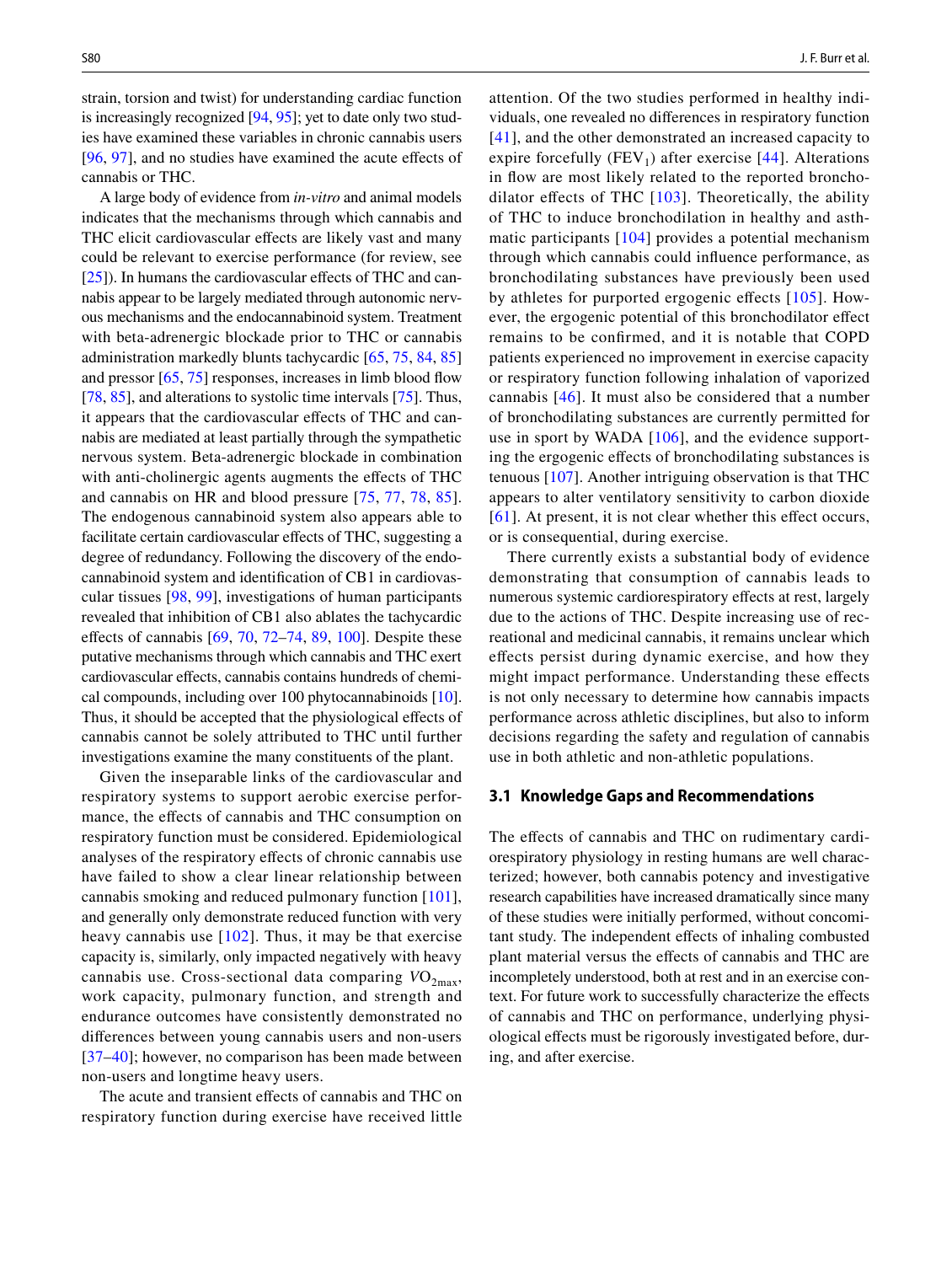### **4 CBD and the Elite Athlete**

While whole cannabis is commonly used across the globe for both recreational and medicinal purposes [[9](#page-8-7)] in many countries it remains an illicit drug [[108\]](#page-11-13), and from an athletic perspective it is currently prohibited (in competition) by WADA. However, one of the major phytocannabinoids within cannabis, CBD, was specifcally removed from the WADA prohibited list in 2018 and as a consequence its interest in sport has grown exponentially. Interest in CBD is also largely driven by the fact that the L-isomer of CBD originating from cannabis plants does not have psychotropic properties, although some synthetic analogs might [[109](#page-11-14)]. The use of CBD in sport has recently been reviewed extensively [\[110](#page-11-15)]. The individual phytocannabinoid derivatives from the cannabis plant face discrepant restrictions by some sporting governing bodies and WADA [\[106\]](#page-11-11). Of all the phytocannabinoid derivatives, the only constituent absolutely legal from a WADA perspective is CBD. All other phytocannabinoid derivatives are prohibited per se except THC which is considered a threshold substance, meaning that only concentrations>150 ng/ml in urine result in an anti-doping rule violation (ADRV) [[111](#page-11-16)]. It is also important to stress that the legislative regulation of CBD itself is somewhat complex and it is, therefore, vital that athletes are aware of the specifc country, and in the case of the US, state specifc legislation before considering the potential for CBD use in sport. Despite this lack of clarity surrounding the precise legality of CBD commerce and consumption, supplementation in athletic populations has grown due to its purported efects on athletic performance and recovery [\[9](#page-8-7), [20](#page-9-8)].

#### **4.1 Sleep and Anxiety**

Appropriate sleep is widely accepted as an integral component of the recovery process in athletes (for review see [\[112\]](#page-11-17)). Professional athletes have previously reported suboptimal sleep quantity [\[113\]](#page-11-18) and quality [\[114](#page-11-19)]. Indeed, disturbances in sleep can be a consequence of several mechanisms including pre-game supplementation [\[115](#page-11-20)], the time of competition [[116\]](#page-11-21), implications of long-haul travel [\[117](#page-11-22)], and anxiety associated with competition [\[118–](#page-11-23)[121](#page-11-24)]. It is, therefore, understandable that athletes supplement products such as CBD, with the aim to improve sleep efficiency and provide anxiolytic properties [\[122](#page-11-25)], despite associated evidence being limited to clinical research as opposed to within elite athlete cohorts.

Any potential positive efects of CBD on sleep are primarily limited to diseased populations, such as suferers of Parkinson's disease [[123](#page-11-26)] and post-traumatic stress disorders [\[122\]](#page-11-25), with randomized controlled trials in human participants somewhat limited. However, Carlini & Cunha reported that CBD supplementation (160 mg) signifcantly increased sleep duration in individuals reporting difficulties in both sleep onset and quality [\[124](#page-11-27)]; however, conclusions were limited to perceived/subjective measures as opposed to objective polysomnographic data. More recent research from Linares and colleagues showed no signifcant efects of CBD (300 mg) on either subjective sleep quality or objective polysomnography measures, though it is important to note that although the latter utilized a higher dose of CBD, participants were healthy and not experiencing any reported sleep disturbance [\[125](#page-11-28)]. As such, although CBD shows promise in sleep quantity and quality, well-designed randomized controlled studies in athletic populations are required to determine the exact, if any, situation in which CBD may provide this sleep (and thus recovery) enhancing efect.

### **4.2 Pain, Infammation, and Muscle Function**

Exercise induced muscle damage (EIMD) is a well-established phenomenon following athletic activity (for review see [\[126](#page-11-29)]). Throughout congested competition schedules and particularly damaging exercise bouts [\[127](#page-11-30)], pain and recovery management is often modulated via non-steroidal antiinfammatory drugs (NSAIDs) and, in some cases, opiates [\[128](#page-11-31)]. However, in addition to the adaptation blunting efect of NSAIDs [\[126](#page-11-29)], chronic consumption has the potential to induce several adverse health effects  $[129]$ . It is, therefore, unsurprising that in a recent study of elite rugby players, 26% of players had previously experimented, or were currently using CBD supplements, which have been shown to have mild-moderate adverse effect profiles in humans [[130,](#page-11-33) [131\]](#page-11-34). That said, as a result of CBD's metabolism by the CYP3A4 and CYP219 enzymes it can potentially increase drug-drug interactions with other compounds metabolized by the same enzymes, subsequently increasing potential adverse effects profiles [[132](#page-11-35)]. In this study,  $\sim 80\%$  of rugby players cited pain management as their primary motive for experimenting with CBD [\[20](#page-9-8)]. This high prevalence of use was in spite of the current lack of an evidence-base for the efficacy of supplementation, and risks of potential ADRVs [[20,](#page-9-8) [133\]](#page-12-0). Interestingly, despite the high number of rugby players taking CBD for pain modulation, only 14% of rugby players reported any beneficial effect  $[20]$  $[20]$  $[20]$ . These findings may be as a result of the disparity in the reported doses consumed by athletes [[20](#page-9-8)], especially as higher doses may be required to offer anti-inflammatory effect in humans. Low vs. high doses of CBD (10 vs. 500 mg/day) have shown difering pain alleviating results (non-signifcant vs. signifcant) in patients experiencing high levels of gastrointestinal infammation [\[134](#page-12-1), [135\]](#page-12-2), with higher dosages, although signifcantly relieving pain, also resulting in issues within the gastrointestinal tract or central nervous system. It is worth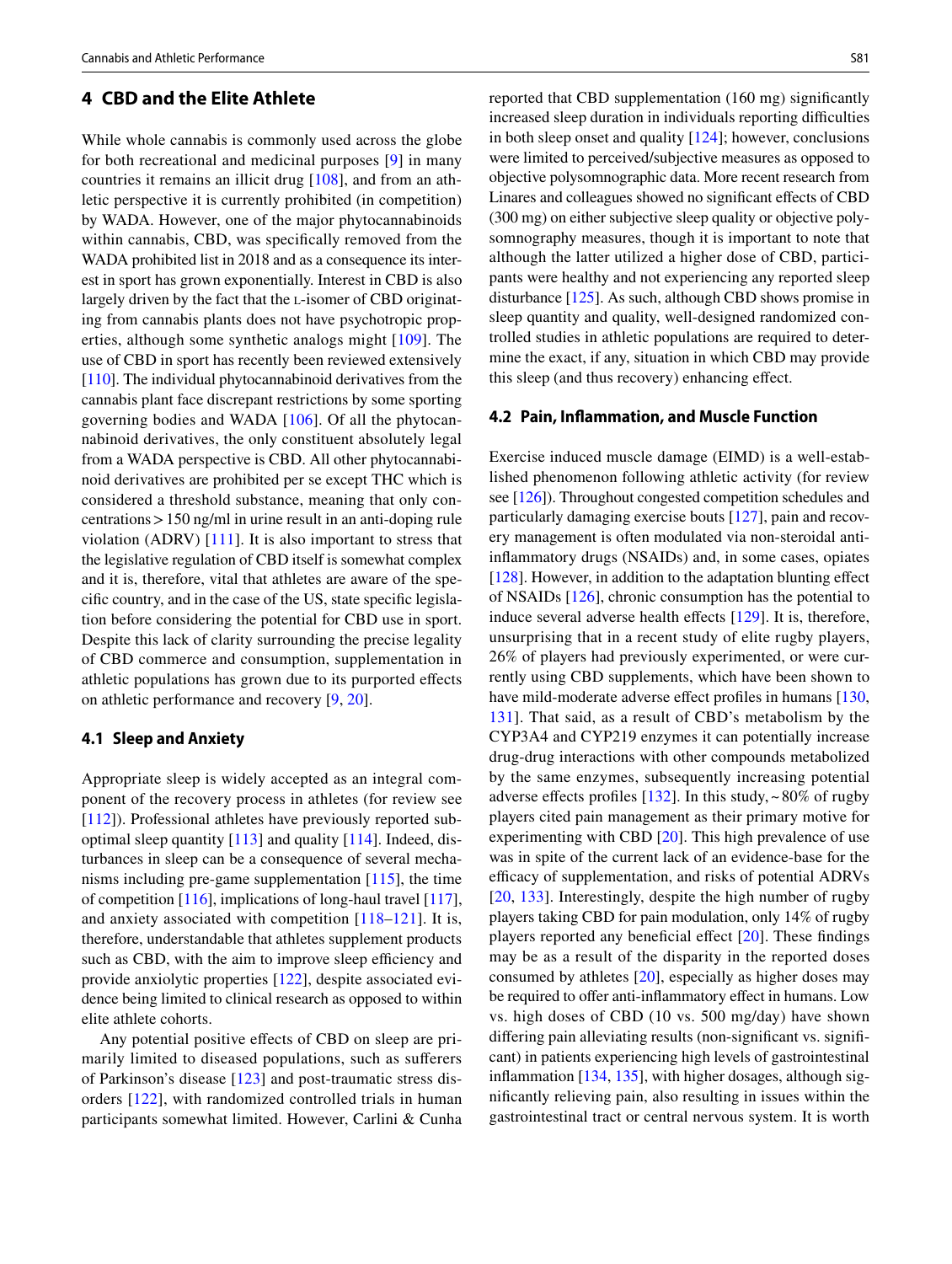noting that the population of this study already had gastrointestinal issues, which may, in part, explain these increased adverse efects [\[135](#page-12-2)].

Despite the widespread inclusion of strength training amongst high-level athletes, studies investigating the efects of CBD supplementation on resistance exercise are extremely limited. To date, only two preliminary studies are available with varying research designs, and equivocal findings. For example, 150 mg day of oral CBD  $(2 \times 75 \text{ mg})$ doses given immediately post, 24 and 48 h following a muscle-damaging protocol) had no benefcial efects on either muscle function or perceived soreness in untrained males (*n*=13) [\[136\]](#page-12-3). The only other available data on CBD and muscle soreness in an athletic context are limited to a single abstract from a conference communication [\[137](#page-12-4)]. This study assessed muscle damage (via creatine kinase [CK]) following a single bout of resistance exercise and suggested that CBD supplementation (60 mg/day) attenuated the acute increases in CK. However, alongside the proposed reduction in muscle damage, there were also reductions in strength within 24 h of supplementation. It is important to consider that neither of these studies assessed blood or urine cannabinoid concentrations and the equivocal data could be related to the efficacy of the supplementation protocols with major diferences in the actual dose of CBD, number of days supplemented, and route of administration. Collectively, the evidence to date on the effects of CBD on muscle function following damaging exercise could be, at best, described as 'in its infancy' and, therefore, it is not possible to reach any form of conclusion as to the efficacy of CBD for muscle recovery. Research is now required, including pharmacokinetic data, measures of blood cannabinoids, and dose–response data to fully explore if CBD is able to attenuate muscle damage and/or enhance recovery following exercise.

#### **4.3 Neuroprotection and Traumatic Brain Injury**

Concussion is a type of mild traumatic brain injury (mTBI) [[138](#page-12-5)] which may occur following a rapid deceleration or rotational force applied to the brain [\[139\]](#page-12-6). These biomechanical mechanisms of injury are a particular concern in collision and combat sports such as rugby union [[140\]](#page-12-7), rugby league [\[141](#page-12-8)] American football [[142,](#page-12-9) [143](#page-12-10)], as well as boxing and mixed-martial arts [[144\]](#page-12-11). Several acute side-efects may be experienced during concussion including headaches, cognitive impairments, sleep disruption, and behavioral changes [[145\]](#page-12-12). Moreover, long-term effects of concussion can include behavioral changes leading to aggressive episodes, anxiety, and depression [\[146](#page-12-13)]. Despite the exact mechanisms by which this may be achieved being unconfrmed, CBD has been proposed to offer a protective benefit in athletes who are "at risk" of mTBI in sport [[147\]](#page-12-14). Suggested mechanisms include the anti-infammatory nature of CBD [[148,](#page-12-15) [149](#page-12-16)], anandamide uptake and enzymatic hydrolysis [[150](#page-12-17)], and/ or a decrease in adenosine reuptake [[151\]](#page-12-18). To date, a single murine study has investigated the efects of CBD on mTBI [\[147\]](#page-12-14). In this study the authors concluded that chronic CBD administration (equating to  $\sim$  51 mg/day when converted to a human equivalent dose [\[152](#page-12-19)]) reduces dysfunctions relating to the anxious, aggressive and depressive behaviors often exhibited following mTBI. Given the severe consequences of mTBI to health, coupled with the proposed neuroprotective potential of CBD, it is imperative that additional investigation in this area be completed in humans to understand the mechanisms by which CBD may offer a neuroprotective beneft to athletes who are at risk of mTBI.

### **4.4 Knowledge Gaps and Recommendations**

As a consequence of the complicated legislative status of CBD, research *in-vivo* is less common than for other ergogenic supplements regularly consumed by athletes. Whilst many CBD products available for purchase without prescription claim to have negligible, or even 0% THC, these claims are sometimes unfounded with a recent study suggesting that only 3 of a selected 25 CBD products were within  $\pm$  20% of claims made on their respective containers [\[153](#page-12-20)]. Moreover, many CBD products that are THC free still contain other cannabinoids, which are prohibited by WADA, and detection may result in ADRVs. Indeed, as THC can be stored in fat tissue [\[154\]](#page-12-21), blood and urine metabolites may peak following specifc periods of lipolysis inducing exercise [[154\]](#page-12-21) or fasting [[155](#page-12-22)]. When considering CBD products athletes should also ensure that the L-isomer is the molecule contained, and be aware of the potential presence of other CBD analogs, which could possess psychotropic properties that may not be desired [[109\]](#page-11-14). It is also important to consider that where CBD has been suggested as the root cause of signifcant fndings, there may in fact be an 'entourage efect' as other cannabinoids may be present [[156\]](#page-12-23). From a safety perspective, despite being reported to have a reasonably low adverse efects profle, there appear to be signifcant drug metabolism interactions, as CBD is metabolized by CYP450 isoforms 2C19 and 3A4 [\[157](#page-12-24), [158\]](#page-12-25). Approximately 60% of clinically prescribed medications are metabolized by CYP3A4 and as a consequence there are suggestions that CBD can increase the adverse efects profle of standard medications such as clobazam used to treat epilepsy [\[130](#page-11-33)]. Subsequently, future research should investigate the efficacy of CBD in its therapeutic role in pain and recovery management, sports-related anxiolytic and sleep promoting effects, and examine drug interactions and side efect profles of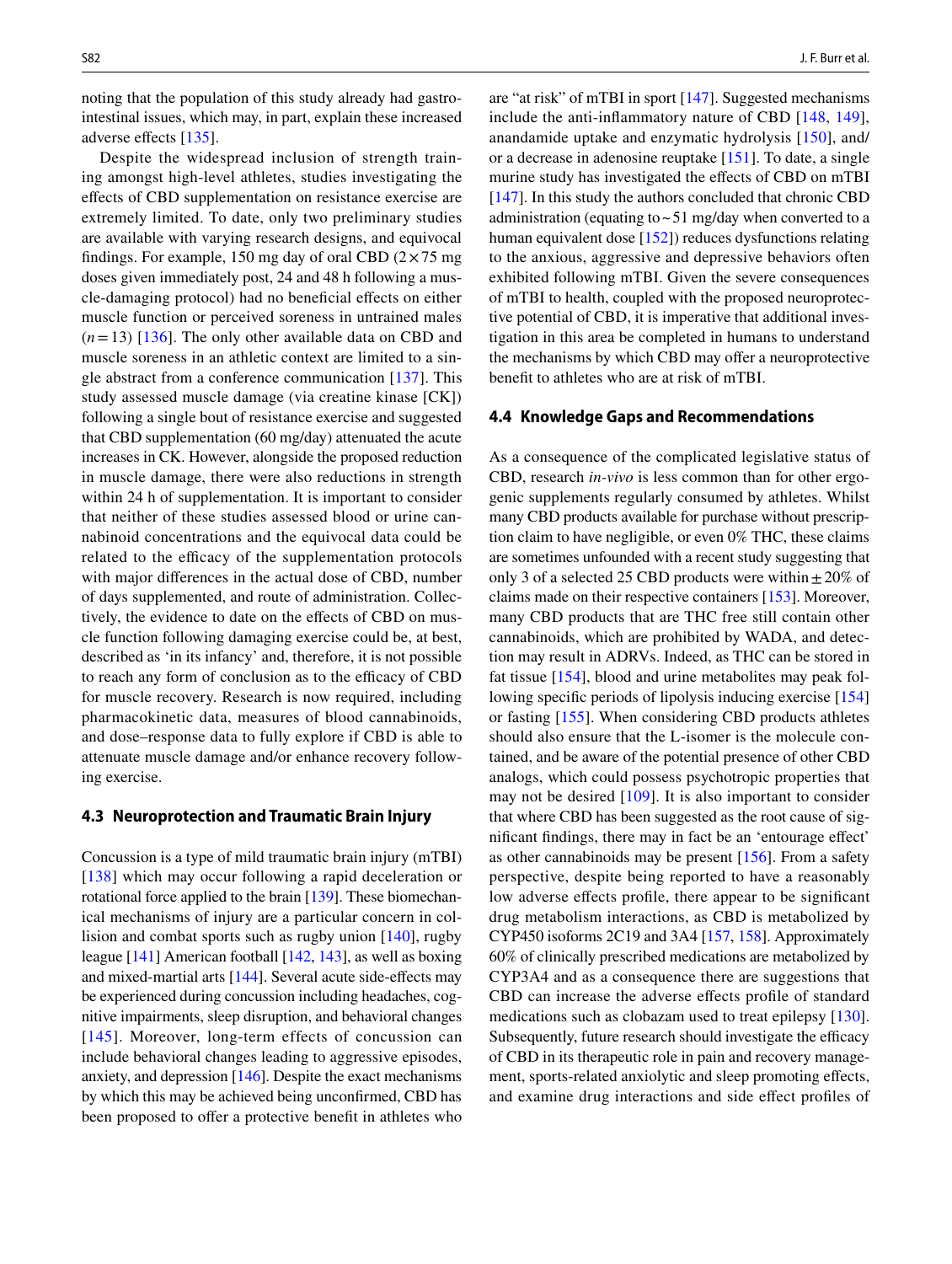CBD supplementation. It is essential that studies begin to further investigate the mechanistic properties of CBD (and any 'entourage effect'), as well as explore translatable mechanistic fndings in-vivo.

# **5 Conclusions**

Cannabis and individual cannabinoids have a clear capacity to affect certain facets of human physiology; however, the applicability of such physiological perturbations to afect improvements in the health, performance, or recovery of athletes remains incomplete owing to large knowledge gaps and low-quality existing evidence stemming from substantial barriers to conducting high quality cannabis research [\[2](#page-8-1), [3](#page-8-2)]. Herein, we have provided an overview of the existing evidence and areas for future research. Unlike CBD, cannabis and THC are prohibited by WADA in-competition, and while the cardiorespiratory efects at rest of cannabis and THC are well described, both the short- and long-term efects on the human capacity for exercise require well-controlled, athlete-specifc research, with applied performance outcomes. Additional work will be required to understand the dose–response of these efects, accounting for methods of consumption, timing around exercise and cannabinoid concentrations. Such data are essential for weighing the evidence for or against prohibition both in and out of competition. The use of CBD by athletes is likely more relevant to recovery during training and while in competition. CBD may have some promise for improving athlete pain and recovery through a number of potential mechanisms, although evidence to support this to date is extremely limited. Moreover, the use of CBD requires prudent attention to local regulations and contamination with prohibited cannabinoids could trigger doping violations.

**Acknowledgements** This supplement is supported by the Gatorade Sports Science Institute (GSSI). The supplement was guest edited by Lawrence L. Spriet, who convened a virtual meeting of the GSSI Expert Panel in October 2020 and received honoraria from the GSSI, a division of PepsiCo, Inc., for his participation in the meeting. Dr Spriet received no honoraria for guest editing the supplement. Dr Spriet suggested peer reviewers for each paper, which were sent to the Sports Medicine Editor-in-Chief for approval, prior to any reviewers being approached. Dr Spriet provided comments on each paper and made an editorial decision based on comments from the peer reviewers and the Editor-in-Chief. Where decisions were uncertain, Dr Spriet consulted with the Editor-in-Chief. The views expressed in this manuscript are those of the authors and do not necessarily refect the position or policy of PepsiCo, Inc.

### **Declarations**

**Funding** This article is based on a presentation by Jamie Burr and Graeme Close to the GSSI Expert Panel Virtual Meeting in October 2020. An honorarium for participation in the meeting and preparation of this article was provided by the GSSI. No other sources of funding were used to assist in the preparation of this article.

**Conflicts of interest** Graeme Close has received funding from Naturecan Ltd. Jamie Burr, Christian Cheung, Andreas Kasper and Scott Gillham declare that they have no conficts of interest relevant to the content of this review.

**Author contributions** All authors contributed to drafting the manuscript, and all authors edited and approved the fnal manuscript.

**Open access** This article is licensed under a Creative Commons Attribution 4.0 International License, which permits use, sharing, adaptation, distribution and reproduction in any medium or format, as long as you give appropriate credit to the original author(s) and the source, provide a link to the Creative Commons licence, and indicate if changes were made. The images or other third party material in this article are included in the article's Creative Commons licence, unless indicated otherwise in a credit line to the material. If material is not included in the article's Creative Commons licence and your intended use is not permitted by statutory regulation or exceeds the permitted use, you will need to obtain permission directly from the copyright holder. To view a copy of this licence, visit<http://creativecommons.org/licenses/by/4.0/>.

# **References**

- <span id="page-8-0"></span>1. Frankhauser M. History of Cannabis in Western medicine. In: Grotterman F, Russo E, editors. Cannabis cannabinoids pharmacol toxicol ther potential. Binghampton: Routledge; 2013. p. 37.
- <span id="page-8-1"></span>2. Haney M. Perspectives on cannabis research—barriers and recommendations. JAMA Psychiat. 2020;77:994–5.
- <span id="page-8-2"></span>3. Martin JH, Hill C, Walsh A, Efron D, Taylor K, Kennedy M, et al. Clinical trials with cannabis medicines—guidance for ethics committees, governance officers and researchers to streamline ethics applications and ensuring patient safety: considerations from the Australian experience. Trials BioMed Central. 2020;21:1–7.
- <span id="page-8-3"></span>4. Lorente FO, Peretti-Watel P, Grelot L. Cannabis use to enhance sportive and non-sportive performances among French sport students. Addict Behav. 2005;30:1382–91.
- 5. Peretti-Watel P, Guagliardo V, Verger P, Pruvost J, Mignon P, Obadia Y. Sporting activity and drug use: alcohol, cigarette and cannabis use among elite student athletes. Addiction. 2003;98:1249–56.
- <span id="page-8-6"></span>6. Brisola-Santos MB, de Gallinaro JG, Gil F, Sampaio-Junior B, Marin MCD, de Andrade AG, et al. Prevalence and correlates of cannabis use among athletes—A systematic review. Am J Addict. 2016;25:518–28.
- <span id="page-8-4"></span>7. Campian MD, Flis AE, Teramoto M, Cushman DM. Self-Reported use and attitudes toward performance-enhancing drugs in ultramarathon running. Wilderness Environ Med. 2018;29:330–7.
- <span id="page-8-5"></span>8. World Drug Report—Booklet 2: drug use and health consequences. United Nations Publ. 2020.
- <span id="page-8-7"></span>9. Docter S, Khan M, Gohal C, Ravi B, Bhandari M, Gandhi R, et al. Cannabis use and sport: a systematic review. Sports Health. 2020;12:189–99.
- <span id="page-8-8"></span>10. Amin MR, Ali DW. Pharmacology of medical cannabis. Adv Exp Med Biol. 2019;1162:151–65.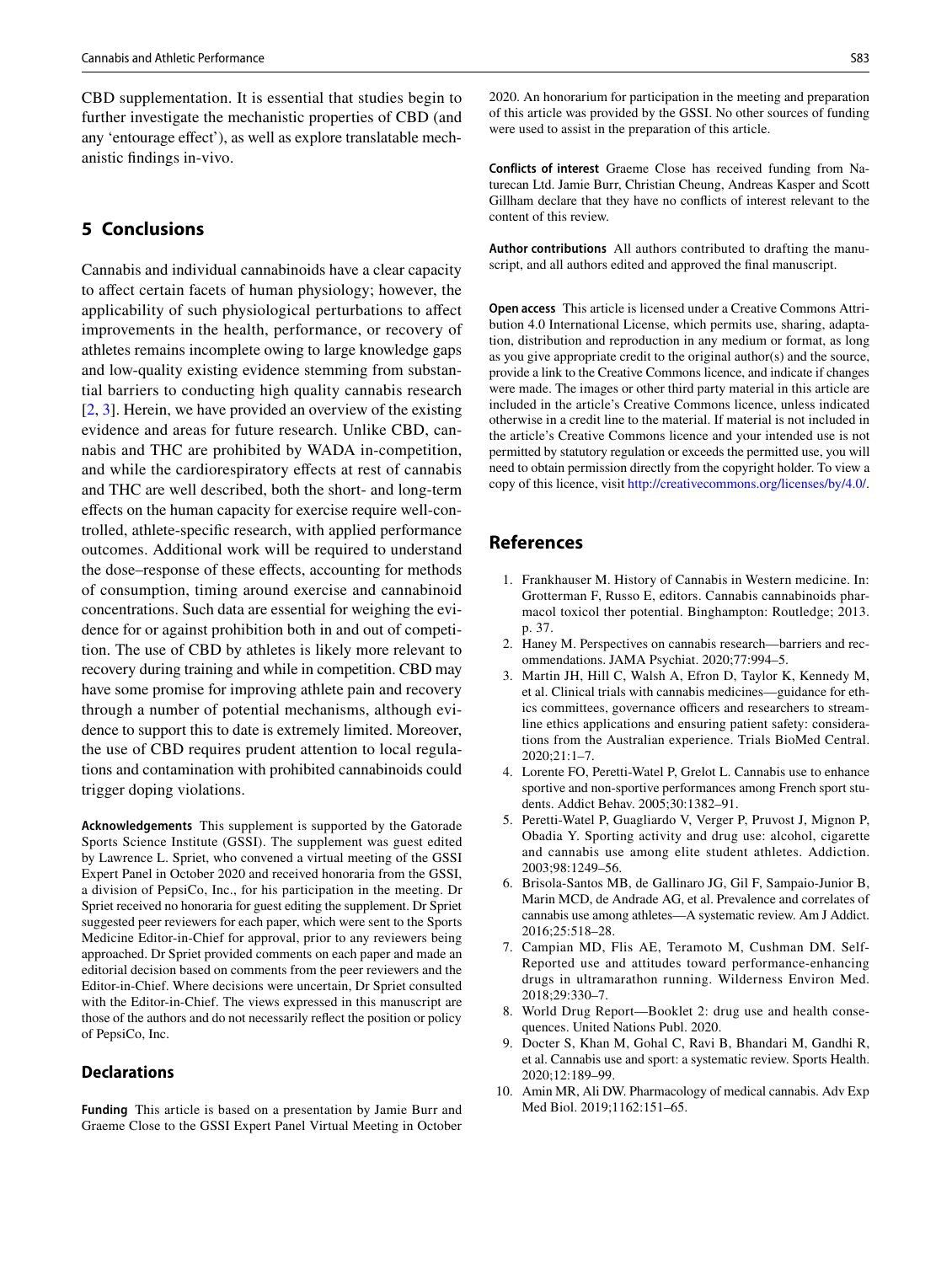- <span id="page-9-0"></span>11. Ashton CH. Pharmacology and efects of cannabis: A brief review. Br J Psychiatry. 2001;178:101–6.
- <span id="page-9-1"></span>12. Pertwee R. Pharmacology of cannabinoid CB1 and CB2 receptors. Pharmacol Ther. 1997;74:129–80.
- <span id="page-9-2"></span>13. Anand P, Whiteside G, Fowler CJ, Hohmann AG. Targeting CB2 receptors and the endocannabinoid system for the treatment of pain. Brain Res Rev. 2009;60:255–66.
- 14. Niesink RJM, van Laar MW. Does cannabidiol protect against adverse psychological effects of THC? Front Psychiatry. 2013;4:130.
- <span id="page-9-3"></span>15. Laprairie RB, Bagher AM, Kelly MEM, Denovan-Wright EM. Cannabidiol is a negative allosteric modulator of the cannabinoid CB1 receptor. Br J Pharmacol. 2015;172:4790–805.
- <span id="page-9-4"></span>16. Sparling PB, Giufrida A, Piomelli D, Rosskopf L, Dietrich A. Exercise activates the endocannabinoid system. NeuroReport. 2003;14:256–77.
- <span id="page-9-5"></span>17. Huestis MA, Sampson AH, Holicky BJ, Henningfeld JE, Cone EJ. Characterization of the absorption phase of marijuana smoking. Clin Pharmacol Ther. 1992;52:31–41.
- <span id="page-9-6"></span>18. Schlienz NJ, Spindle TR, Cone EJ, Herrmann ES, Bigelow GE, Mitchell JM, et al. Pharmacodynamic dose efects of oral cannabis ingestion in healthy adults who infrequently use cannabis. Drug Alcohol Depend. 2020;211:107969.
- <span id="page-9-7"></span>19. Grotenhermen F. Pharmacokinetics and pharmacodynamics of cannabinoids. Clin Pharmacokinet. 2003;42:327–60.
- <span id="page-9-8"></span>20. Kasper AM, Sparks SA, Hooks M, Skeer M, Webb B, Nia H, et al. High prevalence of cannabidiol use within male professional rugby union and league players : a quest for pain relief and enhanced recovery. Int J Sport Nutr Exerc Metab. 2020;30:315–22.
- <span id="page-9-9"></span>21. Huestis MA, Mazzoni I, Rabin O. Cannabis in sport: anti-doping perspective. Sport Med. 2011;41:949–66.
- <span id="page-9-10"></span>22. Jones RT. Cardiovascular system efects of marijuana. J Clin Pharmacol. 2002;42:58S-63S.
- <span id="page-9-11"></span>23. Ribeiro LIG, Ind PW. Efect of cannabis smoking on lung function and respiratory symptoms: a structured literature review. Prim Care Respir Med. 2016;26:1–8.
- <span id="page-9-12"></span>24. Crean RD, Crane NA, Mason BJ. An evidence based review of acute and long-term efects of cannabis use on executive cognitive functions. J Addict Med. 2011;5:1.
- <span id="page-9-13"></span>25. Pacher P, Stefens S, Haskó G, Schindler TH, Kunos G. Cardiovascular efects of marijuana and synthetic cannabinoids: the good, the bad, and the ugly. Nat Rev Cardiol. 2018;15:151–66.
- 26. Hall W, Degenhardt L. Adverse health effects of non-medical cannabis use. Lancet. 2009;374:1383–91.
- <span id="page-9-16"></span>27. Saugy M, Avois L, Saudan C, Robinson N, Giroud C, Mangin P, et al. Cannabis and sport. Br J Sports Med. 2006;40:i13–5.
- <span id="page-9-14"></span>28. Goyal H, Awad HH, Ghali JK. Role of cannabis in cardiovascular disorders. J Thorac Dis. 2017;9:2079–92.
- <span id="page-9-15"></span>29. Kvålseth TO. Efects of marijuana on human reaction time and motor control. Percept Mot Skills. 1977;45:935–9.
- <span id="page-9-17"></span>30. Kennedy MC. Cannabis: exercise performance and sport. A systematic review. J Sci Med Sport. 2017;20:825–9.
- <span id="page-9-19"></span>31. Ware M, Jensen D, Barrette A, Vernec A, Derman W. Cannabis and the health and performance of the elite athlete. Clin J Sport Med. 2018;1992:480–4.
- <span id="page-9-20"></span>32. Charron J, Carey V, Marcotte L'Heureux V, Roy P, Comtois AS, Ferland PM. Acute effects of cannabis consumption on exercise performance: a systematic and umbrella review. J Sports Med Phys Fitness. 2021;61:551–61.
- 33. Pesta DH, Angadi SS, Burtscher M, Roberts CK. The efects of caffeine, nicotine, ethanol, and tetrahydrocannabinol on exercise performance. Nutr Metab. 2013;10:1–15.
- <span id="page-9-21"></span>34. Campos DR, Yonamine M, De Moraes Moreau RL. Marijuana as doping in sports. Sport Med. 2003;33:395–9.
- 35. Huestis MA. Cannabis (marijuana)—efects on human behavior and performance. Forensic Sci Rev. 2002;14:16–60.
- <span id="page-9-18"></span>36. Gillman AS, Hutchison KE, Bryan AD. Cannabis and exercise science: a commentary on existing studies and suggestions for future directions. Sport Med. 2015;45:1357–63.
- <span id="page-9-22"></span>37. Lisano JK, Kisiolek JN, Smoak P, Phillips KT, Stewart LK. Chronic cannabis use and circulating biomarkers of neural health, stress, and infammation in physically active individuals. Appl Physiol Nutr Metab. 2020;45:258–63.
- 38. Maksud MG, Baron A. Physiological responses to exercise in chronic cigarette and marijuana users. Eur J Appl Physiol Occup Physiol. 1980;43:127–34.
- <span id="page-9-26"></span>39. Lisano JK, Smith JD, Mathias AB, Christensen M, Smoak P, Phillips KT, et al. Performance and health-related characteristics of physically active males using marijuana. J Strength Cond Res. 2019;33:1658–68.
- <span id="page-9-23"></span>40. Wade NE, Gilbart E, Swartz AM, Lisdahl KM. Assessing aerobic ftness level in relation to afective and behavioral functioning in emerging adult cannabis users. Int J Ment Health Addict. 2019;2019:1–14.
- <span id="page-9-24"></span>41. Steadward RD, Singh M. The efects of smoking marihuana on physical performance. Med Sci Sports Exerc. 1975;7:309–11.
- <span id="page-9-28"></span>42. Aronow WS, Cassidy J. Effect of marihuana and placebomarihuana smoking on angina pectoris. N Engl J Med. 1974;291:65–7.
- <span id="page-9-35"></span>43. Avakian EV, Horvath SM, Michael ED, Jacobs S. Efect of marihuana on cardiorespiratory responses to submaximal exercise. Clin Pharmacol Ther. 1979;26:777–81.
- <span id="page-9-36"></span>44. Renaud AM, Cormier Y. Acute efects of marihuana smoking on maximal exercise performance. Med Sci Sport Exerc. 1986;18:685–9.
- <span id="page-9-30"></span>45. Aronow WS, Cassidy J. Efect of smoking marihuana and of a high-nicotine cigarette on angina pectoris. Clin Pharmacol Ther. 1975;17:549–54.
- <span id="page-9-25"></span>46. Abdallah SJ, Smith BM, Ware MA, Moore M, Li PZ, Bourbeau J, et al. Efect of vaporized cannabis on exertional breathlessness and exercise endurance in advanced chronic obstructive pulmonary disease: a randomized controlled trial. Ann Am Thorac Soc. 2018;15:1146–58.
- <span id="page-9-27"></span>47. Preuss UW, Watzke AB, Zimmermann J, Wong JWM, Schmidt CO. Cannabis withdrawal severity and short-term course among cannabis-dependent adolescent and young adult inpatients. Drug Alcohol Depend Elsevier. 2010;106:133–41.
- <span id="page-9-29"></span>48. Sanders D, van Erp T. The physical demands and power profle of professional men's cycling races: an updated review. Int J Sports Physiol Perform. 2020;1:1–10.
- <span id="page-9-31"></span>49. Borg GA, Dahlstrom H. The reliability and validity of a physical work test. Acta Physiol Scand. 1962;55:353–61.
- <span id="page-9-32"></span>50. Hawley JA, Noakes TD. Peak power output predicts maximal oxygen uptake and. Eur J Appl Physiol Occup Physiol. 1992;65:79–83.
- <span id="page-9-33"></span>51. Bell DG, Jacobs I, McLellan TM, Zamecnik J. Reducing the dose of combined cafeine and ephedrine preserves the ergogenic effect. Aviat Sp Environ Med. 2000;71:415-9.
- <span id="page-9-34"></span>52. Bell DG, Mclellan TM, Sabiston CM. Efect of ingesting cafeine and ephedrine on 10-km run performance. Med Sci Sport Exerc. 2001;34:344–9.
- <span id="page-9-37"></span>53. Weiss JL, Watanabe AM, Lemberger L, Tamarkin NR, Cardon PV. Cardiovascular efects of delta-9-tetrahydrocannabinol in man. Clin Pharmacol Ther. 1972;13:671–84.
- 54. Perez-Reyes M, Timmons MC, Lipton MA. Intravenous injection in man of delta-9-tetrahydrocannabinol and 11-hydroxy-delta-9-tetrahydrocannabinol. Science. 1972;177:633–5.
- <span id="page-9-38"></span>Kochar MS, Hosko MJ. Electrocardiographic effects of marihuana. JAMA. 1973;225:25–7.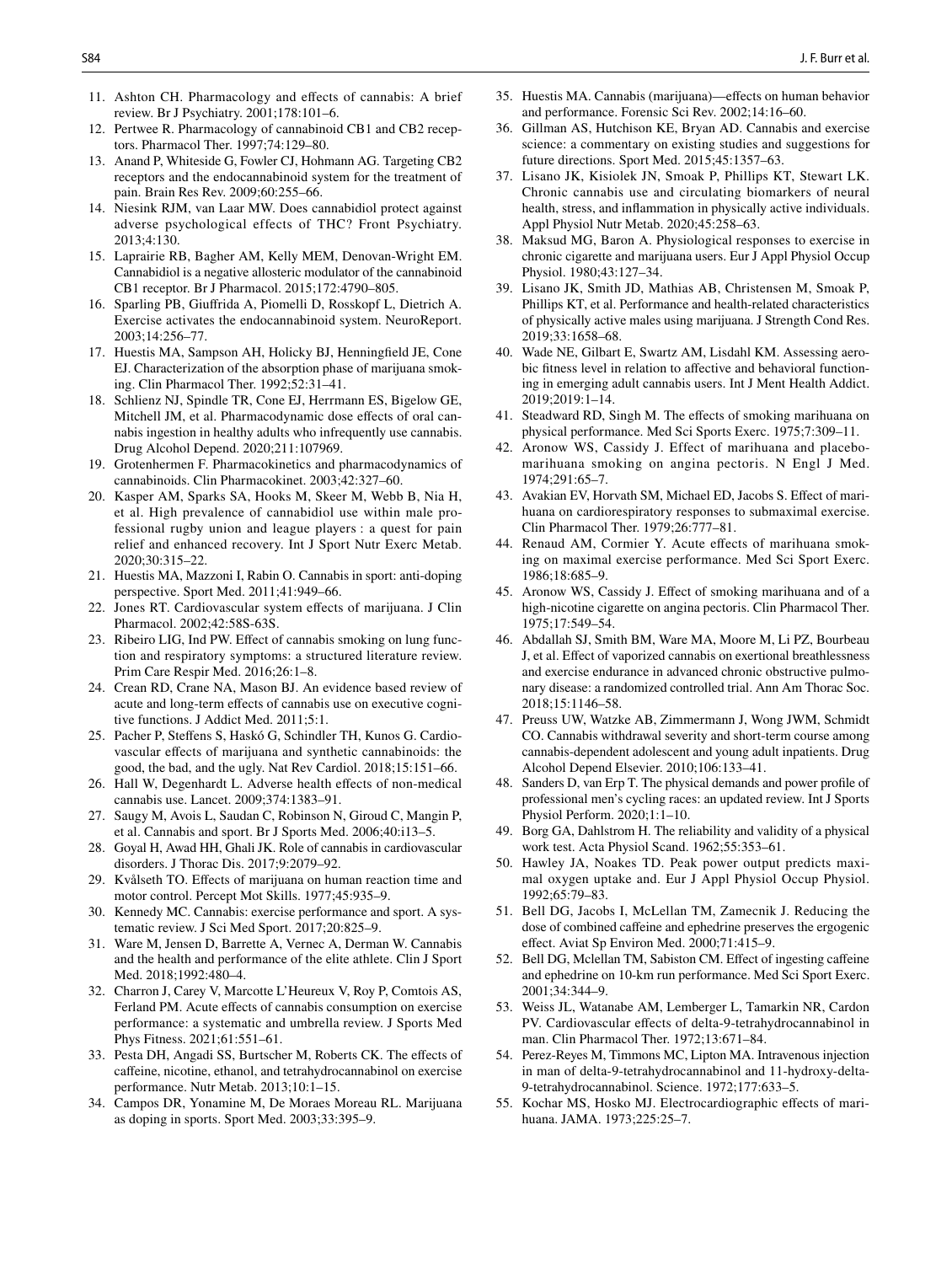- 56. Roth WT, Tinklenberg JR, Kopell BS, Hollister LE. Continuous electrocardiographic monitoring during marihuana intoxication. Clin Pharmacol Ther. 1973;14:533–40.
- <span id="page-10-7"></span>57. Clark CS, Greene C, Karr G, MacCannell K, Milstein S. Cardiovascular efects of marihuana in man. Can J Physiol Pharmacol. 1974;52:706–19.
- <span id="page-10-20"></span>58. Karniol IG, Shirakawa I, Takahashi RN, Knobel E, Musty RE. Efects of delta-9-tetrahydrocannabinol and cannabinol in man. Pharmacology. 1975;13:502–12.
- <span id="page-10-1"></span>59. Prakash R, Aronow WS, Warren M, Laverty W, Gottschalk LA. Effects of marihuana and placebo marihuana smoking on hemodynamics in coronary disease. Clin Pharmacol Ther. 1975;18:90–5.
- <span id="page-10-12"></span>60. Benowitz NL, Jones RT. Cardiovascular efects of prolonged delta-9-tetrahydrocannabinol ingestion. Clin Pharmacol Ther. 1975;18:287–97.
- <span id="page-10-8"></span>61. Malit LA, Johnstone RE, Bourke DI, Kulp RA, Klein V, Smith TC. Intravenous delta-9-tetrahydrocannabinol: effects on ventilatory control and cardiovascular dynamics. Anesthesiology. 1975;42:666–73.
- <span id="page-10-21"></span>62. Bernstein JG, Kuehnle JC, Mendelson JH. Medical implications of marijuana use. Am J Drug Alcohol Abuse. 1976;3:347–61.
- <span id="page-10-9"></span>63. Gregg JM, Campbell RL, Levin KJ, Ghia J, Elliott RA. Cardiovascular efects of cannabinol during oral surgery. Anesth Analg. 1976;55:203–13.
- <span id="page-10-2"></span>64. Tashkin DP, Levisman JA, Abbasi AS, Shapiro BJ, Ellis NM. Short term effects of smoked marihuana on left ventricular function in man. Chest. 1977;72:20–6.
- <span id="page-10-10"></span>65. Sulkowski A, Vachon L, Rich ES. Propranolol effects on acute marihuana intoxication in man. Psychopharmacology. 1977;52:47–53.
- 66. Mendelson JH, Mello NK. Reinforcing properties of oral Δ9-tetrahydrocannabinol, smoked marijuana, and nabilone: influence of previous marijuana use. Psychopharmacology. 1984;83:351–6.
- 67. Lex BW, Mendelson JH, Bavli S, Harvey K, Mello NK. Efects of acute marijuana smoking on pulse rate and mood states in women. Psychopharmacology. 1984;84:178–87.
- <span id="page-10-14"></span>68. Kelly TH, Foltin RW, Fischman MW. Efects of smoked marijuana on heart rate, drug ratings and task performance by humans. Behav Pharmacol. 1993;4:167–78.
- <span id="page-10-32"></span>69. Huestis MA, Boyd SJ, Heishman SJ, Preston KL, Bonnet D, Le Fur G, et al. Single and multiple doses of rimonabant antagonize acute efects of smoked cannabis in male cannabis users. Psychopharmacol Berl. 2007;194:505–15.
- <span id="page-10-15"></span>70. D'Souza DC, Ranganathan M, Braley G, Gueorguieva R, Zimolo Z, Cooper T, et al. Blunted psychotomimetic and amnestic efects of Δ-9-tetrahydrocannabinol in frequent users of cannabis. Neuropsychopharmacology. 2008;33:2505–16.
- 71. Cooper ZD, Haney M. Comparison of subjective, pharmacokinetic, and physiologic efects of marijuana smoked as joints and blunts. Drug Alcohol Depend. 2009;103:107–13.
- <span id="page-10-16"></span>72. Zuurman L, Roy C, Schoemaker RC, Amatsaleh A, Guimaeres L, Pinquier JL, et al. Inhibition of THC-induced efects on the central nervous system and heart rate by a novel CB1 receptor antagonist AVE1625. J Psychopharmacol. 2010;24:363–71.
- <span id="page-10-22"></span>73. Klumpers LE, Roy C, Ferron G, Turpault S, Poitiers F, Pinquier JL, et al. Surinabant, a selective cannabinoid receptor type 1 antagonist, inhibits Δ9-tetrahydrocannabinol-induced central nervous system and heart rate efects in humans. Br J Clin Pharmacol. 2013;76:65–77.
- <span id="page-10-33"></span>74. Englund A, Atakan Z, Kralj A, Tunstall N, Murray R, Morrison P. The efect of fve day dosing with THCV on THC-induced cognitive, psychological and physiological efects in healthy male human volunteers: a placebo-controlled, double-blind, crossover pilot trial. J Psychopharmacol. 2016;30:140–51.
- <span id="page-10-3"></span>75. Kanakis C, Pouget JM, Rosen KM. Lack of cardiovascular efects of delta-9-tetrahydrocannabinol in chemically denervated men. Ann Intern Med. 1979;91:571–4.
- <span id="page-10-4"></span>76. Gash A, Karliner JS, Janowsky D, Lake CR. Efects of smoking marihuana on left ventricular performance and plasma norepinephrine. Ann Intern Med. 1978;89:448–52.
- <span id="page-10-26"></span>77. Benowitz NL, Jones RT. Prolonged delta-9-tetrahydrocannabinol ingestion efects of sympathomimetic amines and autonomic blockades. Clin Pharmacol Ther. 1977;21:336–42.
- <span id="page-10-11"></span>78. Benowitz NL, Rosenberg J, Rogers W, Bachman J, Jones RT. Cardiovascular efects of intravenous delta-9-tetrahydrocannabinol: autonomic nervous mechanisms. Clin Pharmacol Ther. 1979;25:440–6.
- <span id="page-10-5"></span>79. Kanakis C, Pouget JM, Rosen KM. The effects of delta-9-tetrahydrocannabinol (cannabis) on cardiac performance with and without beta blockade. Circulation. 1976;53:703–7.
- <span id="page-10-13"></span>80. Renault PF, Schuster CR, Freedman DX, Sikic B, de Mello DN, Halaris A. Repeat administration of marihuana smoke to humans. Arch Gen Psychiatry. 1974;31:95–102.
- <span id="page-10-23"></span>81. Isbell H, Gorodetzsky CW, Jasinski D, Claussen U, Spulak FV, Korte F. Efects of (-)Δ9-trans-tetrahydrocannabinol in man. Psychopharmacologia. 1967;11:184–8.
- <span id="page-10-17"></span>82. Renault PF, Schuster CR, Heinrich R, Freeman DX. Marihuana: standardized smoke administration and dose efect curves on heart Rate in humans. Science. 1971;174:589–91.
- <span id="page-10-6"></span>83. Johnson S, Domino FE. Some cardiovascular efects of marihuana smoking in normal volunteers. Clin Pharmacol Ther. 1971;12:762–8.
- <span id="page-10-31"></span>84. Martz R, Brown DJ, Forney RB, Sright TP, Kiplinger GF, Rodda BE. Propranolol antagonism of marihuana induced tachycardia. Life Sci. 1972;11:999–1005.
- <span id="page-10-0"></span>85. Beaconsfeld P, Ginsburg J, Rainsbury R. Marihuana smoking cardiovascular efects in man and possible mechanisms. N Engl J Med. 1972;287:209–12.
- <span id="page-10-18"></span>86. Gobel FL, Norstrom LA, Nelson RR, Jorgensen CR, Wang Y. The rate-pressure product as an index of myocardial oxygen consumption during exercise in patients with angina pectoris. Circulation. 1978;57:549–56.
- <span id="page-10-19"></span>87. Moir D, Rickert WS, Levasseur G, Larose Y, Maertens R, White P, et al. A comparison of mainstream and sidestream marijuana and tobacco cigarette smoke produced under two machine smoking conditions. Chem Res Toxicol. 2008;21:494–502.
- <span id="page-10-24"></span>88. Johnstone RE, Lief PL, Kulp RA, Smith TC. Combination of delta 9-tetrahydrocannabinol with oxymorphone or pentobarbital. Anesthesiology. 1975;42:674–84.
- <span id="page-10-34"></span>89. Gorelick DA, Heishman SJ, Preston KL, Nelson RA, Moolchan ET, Huestis MA. The cannabinoid CB1 receptor antagonist rimonabant attenuates the hypotensive efect of smoked marijuana in male smokers. Am Heart J. 2006;151:754.e1-754.e5.
- <span id="page-10-25"></span>90. Pihl RO, Shea D, Caron P. The efect of marihuana intoxication on blood pressure. J Clin Psychol. 1978;34:569–70.
- <span id="page-10-27"></span>91. Mortensen SP, Damsgaard R, Dawson EA, Secher NH, González-Alonso J. Restrictions in systemic and locomotor skeletal muscle perfusion, oxygen supply and V̇O2 during high-intensity wholebody exercise in humans. J Physiol. 2008;586:2621–35.
- <span id="page-10-28"></span>92. Roger VL, Pellikka PA, Oh JK, Miller FA, Seward JB, Tajik AJ. Stress echocardiography. Part I. Exercise echocardiography: techniques, implementation, clinical applications, and correlations. Mayo Clin Proc. 1995;70:5–15.
- <span id="page-10-29"></span>93. La Gerche A, Claessen G, Van De Bruaene A, Pattyn N, Van Cleemput J, Gewillig M, et al. Cardiac MRI: a new gold standard for ventricular volume quantifcation during high-intensity exercise. Circ Cardiovasc Imaging. 2013;6:329–38.
- <span id="page-10-30"></span>94. Geyer H, Caracciolo G, Abe H, Wilansky S, Carerj S, Gentile F, et al. Assessment of myocardial mechanics using speckle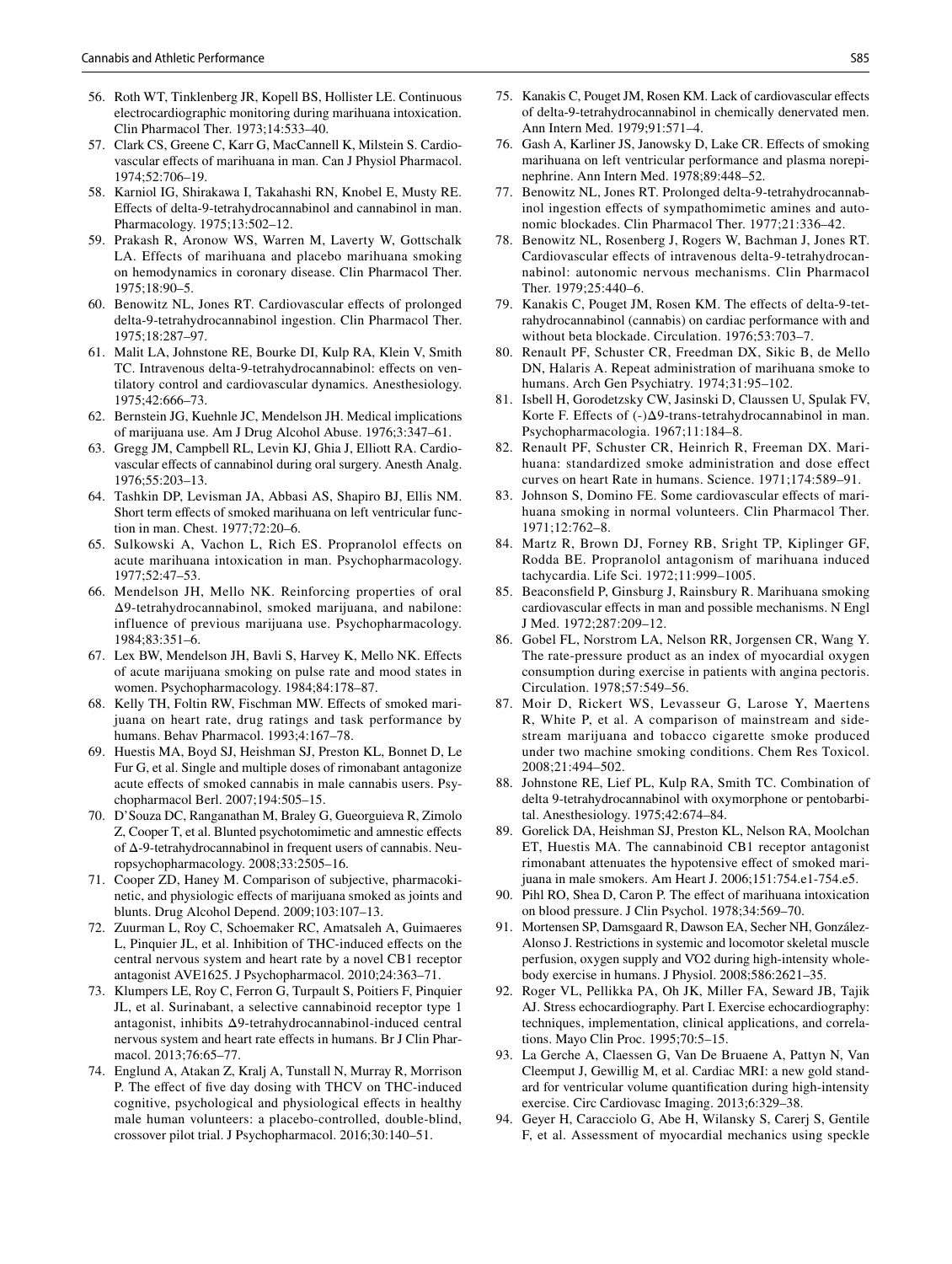tracking echocardiography: fundamentals and clinical applications. J Am Soc Echocardiogr. 2010;23:351–69.

- <span id="page-11-0"></span>95. Stöhr EJ, Shave RE, Baggish AL, Weiner RB. Left ventricular twist mechanics in the context of normal physiology and cardiovascular disease: a review of studies using speckle tracking echocardiography. Am J Physiol Circ Physiol. 2016;311:H633–44.
- <span id="page-11-1"></span>96. Khanji MY, Jensen MT, Kenawy AA, Raisi-estabragh Z, Paiva JM, Aung N, et al. Association between recreational cannabis use and cardiac structure and function. JACC Cardiovasc Imaging. 2020;13:886–8.
- <span id="page-11-2"></span>97. Cheung CP, Coates AM, Millar PJ, Burr JF. Habitual cannabis use is associated with altered cardiac mechanics and arterial stifness, but not endothelial function in young healthy smokers. J Appl Physiol. 2021;130:660–70.
- <span id="page-11-3"></span>98. Bonz A, Laser M, Kullmer S, Kniesch S, Babin-Ebell J, Popp V, et al. Cannabinoids acting on CB1 receptors decrease contractile performance in human atrial muscle. J Cardiovasc Pharmacol. 2003;41:657–64.
- <span id="page-11-4"></span>99. Stefens S, Veillard NR, Arnaud C, Pelli G, Burger F, Staub C, et al. Low dose oral cannabinoid therapy reduces progression of atherosclerosis in mice. Nature. 2005;434:782–6.
- <span id="page-11-5"></span>100. Huestis MA, Gorelick DA, Heishman SJ, Preston KL, Nelson RA, Moolchan ET, et al. Blockade of efects of smoked marijuana by the CB1-selective cannabinoid receptor antagonist SR141716. Arch Gen Psychiatry. 2001;58:322–8.
- <span id="page-11-6"></span>101. Pletcher M, Vittinghoff E, Kalhan R, Richman J, Safford M, Sidney S, et al. Association between marijuana exposure and pulmonary function over 20 years. J Am Med Assoc. 2012;307:173–81.
- <span id="page-11-7"></span>102. Tashkin DP. Efects of marijuana smoking on the lung. Ann Am Thorac Soc. 2013;10:239–47.
- <span id="page-11-8"></span>103. Tashkin DP, Shapiro BJ, Frank IM. Acute pulmonary physiologic efects of smoked marijuana and oral delta-9-tetrahydrocannabinol in healthy young men. N Engl J Med. 1973;289:336–41.
- <span id="page-11-9"></span>104. Tashkin DP, Reiss S, Shapiro BJ, Calvarese B, Olsen JL, Lodge JW. Bronchial effects of aerosolized Δ9 tetrahydrocannabinol in healthy and asthmatic subjects. Am Rev Respir Dis. 1977;115:57–65.
- <span id="page-11-10"></span>105. Wolfarth B, Wuestenfeld JC, Kindermann W. Ergogenic efects of inhaled β2-agonists in non-asthmatic athletes. Endocrinol Metab Clin North Am. 2010;39:75–87.
- <span id="page-11-11"></span>106. Wold-Anti Doping Agency (WADA). Prohibited List. World Anti-Doping. 2016. pp. 1–116.
- <span id="page-11-12"></span>107. Riiser A, Stensrud T, Stang J, Andersen LB. Can β2-agonists have an ergogenic efect on strength, sprint or power performance? Systematic review and meta-analysis of RCTs. Br J Sports Med. 2020;54:1351–9.
- <span id="page-11-13"></span>108. Goodman S, Wadsworth E, Leos-Toro C, Hammond D. Prevalence and forms of cannabis use in legal vs. illegal recreational cannabis markets. Int J Drug Policy. 2020;102658:1–10.
- <span id="page-11-14"></span>109. Morales P, Reggio PH, Jagerovic N. An overview on medicinal chemistry of synthetic and natural derivatives of cannabidiol. Front Pharmacol. 2017;8:1–18.
- <span id="page-11-15"></span>110. McCartney D, Benson MJ, Desbrow B, Irwin C, Suraev A, McGregor IS. Cannabidiol and sports performance: a narrative review of relevant evidence and recommendations for future research. Sport Med. 2020;6:1–18.
- <span id="page-11-16"></span>111. WADA. Summary of major modifcations and explanatory notes: substances and methods prohibited at all times. World Anti-Doping Agency. 2018. pp. 1–2.
- <span id="page-11-17"></span>112. Walsh NP, Halson SL, Sargent C, Roach GD, Nédélec M, Gupta L, et al. Sleep and the athlete: narrative review and 2021 expert consensus recommendations. Br J Sports Med. 2021;55:356–68.
- <span id="page-11-18"></span>113. Dunican IC, Walsh J, Higgins CC, Jones MJ, Maddison K, Caldwell JA, et al. Prevalence of sleep disorders and sleep problems in an elite super rugby union team. J Sports Sci. 2019;37:950–7.
- <span id="page-11-19"></span>114. Tuomilehto H, Vuorinen VP, Penttilä E, Kivimäki M, Vuorenmaa M, Venojärvi M, et al. Sleep of professional athletes: underexploited potential to improve health and performance. J Sports Sci. 2017;35:704–10.
- <span id="page-11-20"></span>115. Fullagar HHK, Duffield R, Skorski S, Coutts AJ, Julian R, Meyer T. Sleep and recovery in team sport: current sleep-related issues facing professional team-sport athletes. Int J Sports Physiol Perform. 2015;10:950–7.
- <span id="page-11-21"></span>116. Fullagar H, Skorski S, Duffield R, Meyer T. The effect of an acute sleep hygiene strategy following a late-night soccer match on recovery of players. Chronobiol Int. 2016;33:490–505.
- <span id="page-11-22"></span>117. Fowler PM, Knez W, Crowcroft S, Mendham AE, Miller J, Sargent C, et al. Greater Efect of east versus west travel on jet lag, sleep, and team sport performance. Med Sci Sports Exerc. 2017;49:2548–61.
- <span id="page-11-23"></span>118. Erlacher D, Ehrlenspiel F, Adegbesan OA, El-Din HG. Sleep habits in German athletes before important competitions or games. J Sports Sci. 2011;29:859–66.
- 119. Lastella M, Lovell GP, Sargent C. Athletes' precompetitive sleep behaviour and its relationship with subsequent precompetitive mood and performance. Eur J Sport Sci. 2014;14:S123–30.
- 120. Sargent C, Halson S, Roach GD. Sleep or swim? Early-morning training severely restricts the amount of sleep obtained by elite swimmers. Eur J Sport Sci. 2014;14:S10-315.
- <span id="page-11-24"></span>121. Romyn G, Robey E, Dimmock JA, Halson SL, Peeling P. Sleep, anxiety and electronic device use by athletes in the training and competition environments. Eur J Sport Sci. 2016;16:301–8.
- <span id="page-11-25"></span>122. Shannon S, Opila-Lehman J. Efectiveness of cannabidiol oil for pediatric anxiety and insomnia as part of posttraumatic stress disorder: a case report. Perm J. 2016;20:108–11.
- <span id="page-11-26"></span>123. Chagas MHN, Eckeli AL, Zuardi AW, Pena-Pereira MA, Sobreira-Neto MA, Sobreira ET, et al. Cannabidiol can improve complex sleep-related behaviours associated with rapid eye movement sleep behaviour disorder in Parkinson's disease patients: a case series. J Clin Pharm Ther. 2014;39:564–6.
- <span id="page-11-27"></span>124. Carlini EA, Cunha JM. Hypnotic and antiepileptic efects of cannabidiol. J Clin Pharmacol. 1981;21:417S-427S.
- <span id="page-11-28"></span>125. Linares IMP, Guimaraes FS, Eckeli A, Crippa ACS, Zuardi AW, Souza JDS, et al. No acute effects of Cannabidiol on the sleepwake cycle of healthy subjects: a randomized, double-blind, placebo-controlled, crossover study. Front Pharmacol. 2018;9:1–8.
- <span id="page-11-29"></span>126. Owens DJ, Twist C, Cobley JN, Howatson G, Close GL. Exercise-induced muscle damage: what is it, what causes it and what are the nutritional solutions? Eur J Sport Sci. 2019;19:71–85.
- <span id="page-11-30"></span>127. Julian R, Page RM, Harper LD. The effect of fixture congestion on performance during professional male soccer match-play: a systematic critical review with meta-analysis. Sport Med. 2021;51:255–73.
- <span id="page-11-31"></span>128. Tsitsimpikou C, Jamurtas A, Fitch K, Papalexis P, Tsarouhas K. Medication use by athletes during the Athens 2004 Paralympic Games. Br J Sports Med. 2009;43:1062–6.
- <span id="page-11-32"></span>129. Bertolini A, Ottani A, Sandrini M. Dual acting anti-infammatory drugs: A reappraisal. Pharmacol Res. 2001;44:437–50.
- <span id="page-11-33"></span>130. Devinsky O, Thiele EA, Wright S, Checketts D, Morrison G, Dunayevich E, et al. Cannabidiol efficacy independent of clobazam: meta-analysis of four randomized controlled trials. Acta Neurol Scand. 2020;142:531–40.
- <span id="page-11-34"></span>131. Chesney E, Oliver D, Green A, Sovi S, Wilson J, Englund A, et al. Adverse efects of cannabidiol: a systematic review and meta-analysis of randomized clinical trials. Neuropsychopharmacology. 2020;2020:1–8.
- <span id="page-11-35"></span>132. Huestis MA, Solimini R, Pichini S, Pacifci R, Carlier J, Busardò FP. Cannabidiol adverse effects and toxicity. Curr Neuropharmacol. 2019;17:974–89.